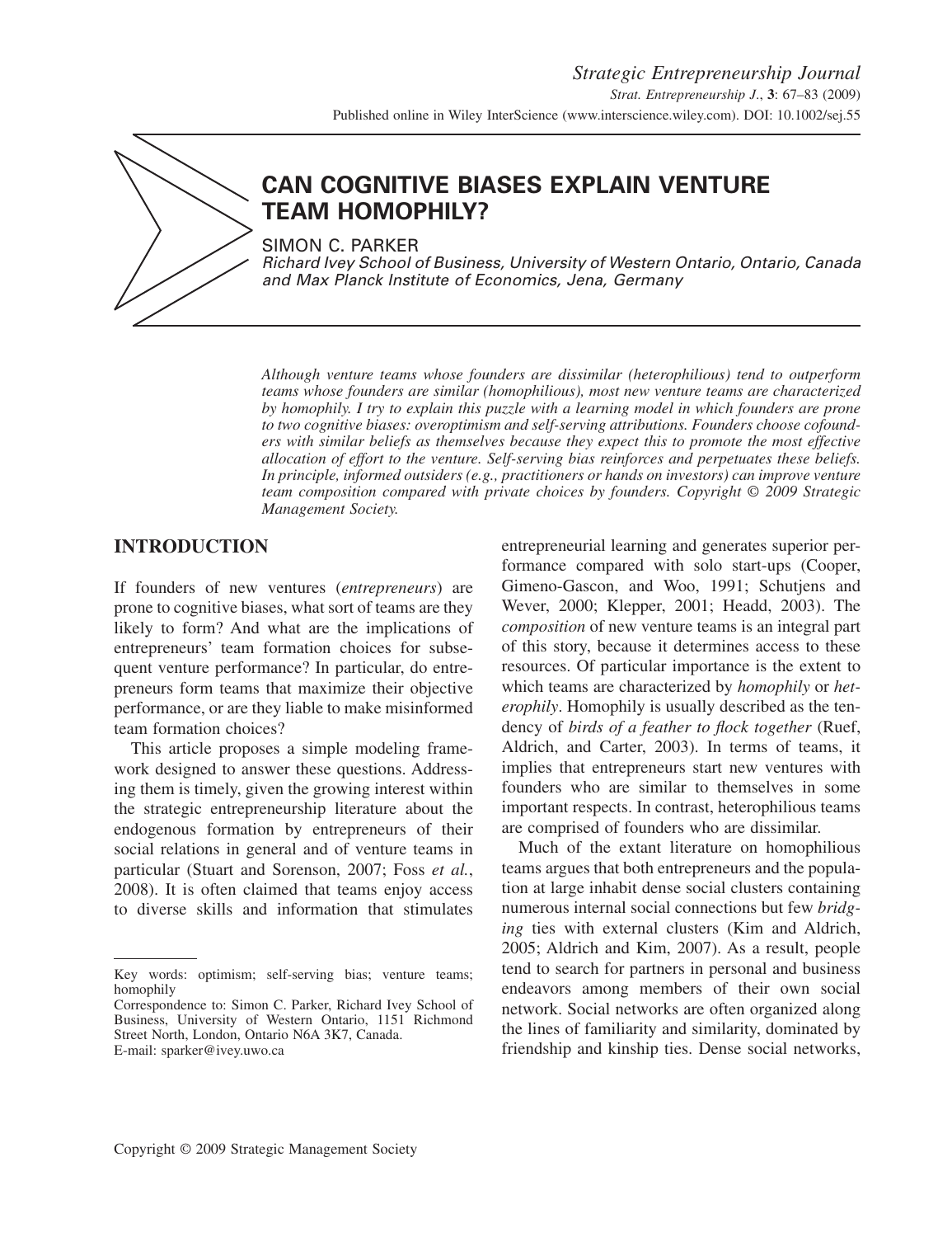it is argued, promote conformity and trust and inhibit the desire of members to search for contacts outside of their group (Coleman, 1988; Ruef *et al*., 2003; Aldrich and Kim, 2007). Consequently, people are obliged to form homophilious relationships with members of their social groups. According to this theory, entrepreneurs form homophilious venture teams because this is all dense social networks allow.

The present article approaches the homophily issue from a different perspective. It asks: rather than entrepreneurs forming homophilious teams because they have to, are there any grounds for believing that they do so because they *want to*? If so, this might provide a different and complementary explanation for homophily. It is also an important question because, as we argue below, if this alternative view is valid, then any efforts to promote heterophily by weakening network constraints might be unsuccessful or even counterproductive. The reason is that, faced with a wider array of potential partners to choose from as a result of weakened network constraints, entrepreneurs who seek homophily might find it even easier to achieve this objective.

The fact that founders prefer to form homophilious rather than heterophilious teams goes against the grain of much recent thinking in entrepreneurship research and social network theory. It is commonly asserted, for example, that balanced skills are conducive to good venture performance, and entrepreneurs are cognizant of these benefits when they form their teams (Hannan, Barron, and Burton, 1996; Bruton, Fried, and Hisrich, 1997; Kim and Aldrich, 2005). But I want to argue that if entrepreneurs are prone to cognitive biases, this argument can break down, and homophily then emerges as a preferred form of new venture organization.

These ideas are explored below in a model that recognizes the importance of entrepreneurial effort for venture performance (Lévesque and MacCrimmon, 1997), in an environment where entrepreneurs are uncertain about the true returns to their effort (Parker, 2006) and are prone to cognitive biases. Two particular cognitive biases are considered in this article: overoptimism (Busenitz and Barney, 1997; Camerer and Lovallo, 1999) and selfserving attributions (Baron, 1998; Rogoff, Lee, and Suh, 2004). These biases have been widely studied in the entrepreneurship literature, where it is sometimes argued that they are a natural response to the uncertain market environments in which creative

new opportunities are fomented (Busenitz and Barney, 1997; Alvarez and Barney, 2007; Baron, 2007). As we will see, these two cognitive biases also carry interesting implications for new venture team composition and performance, as well as for entrepreneurial learning and the persistence of biased beliefs. My model predicts that these biases jointly induce entrepreneurs to form and persist with homophilious founding teams, in which overoptimistic founders want to *match* with other overoptimists.

The model also predicts that homophilious teams underperform heterophilious teams. This poses an obvious puzzle: why would founders form homophilious teams when heterophilious teams deliver superior performance? Social network theory proposes an answer based on the idea that dense social networks that promote homophily inhibit access to novel information and resources, which is directly responsible for venture underperformance. But a complication with this argument is that trust and social capital are, presumably, most easily leveraged within homophilious teams occurring within dense local networks—and these might be expected to enhance, rather than inhibit, venture performance. Cognitive biases, in contrast, offer a nice solution to the puzzle, because they can explain why entrepreneurs form teams with favorable subjective attributes but unfavorable objective performance outcomes. Furthermore, unlike previous explanations of homophily based on constrained choice, this resolution to the puzzle is predicted to also (perhaps especially) apply in broader social networks where entrepreneurs have greater leeway to choose their preferred partners.

The combination of overoptimism and self-serving bias is illuminating as well because it turns out that self-serving bias can establish overoptimism as a persistent, and even permanent, cognitive state. This helps explain another prominent finding from the literature: the finding that long-lasting overoptimism is resistant to counterfactual refutations (Weinstein, 1980; Wright, Robbie, and Ennew, 1997; Landier and Thesmar, 2008). Several implications follow from this insight. One is the possibility that entrepreneurs *never* learn from their poor team composition choices. In other words, they might not even come to learn the hard way but are, instead, doomed to repeat the same mistakes over and over again. Another implication is that it becomes desirable to modify models of rational (Bayesian) learning by incorporating behavioral elements. Independent evidence from behavioral researchers shows that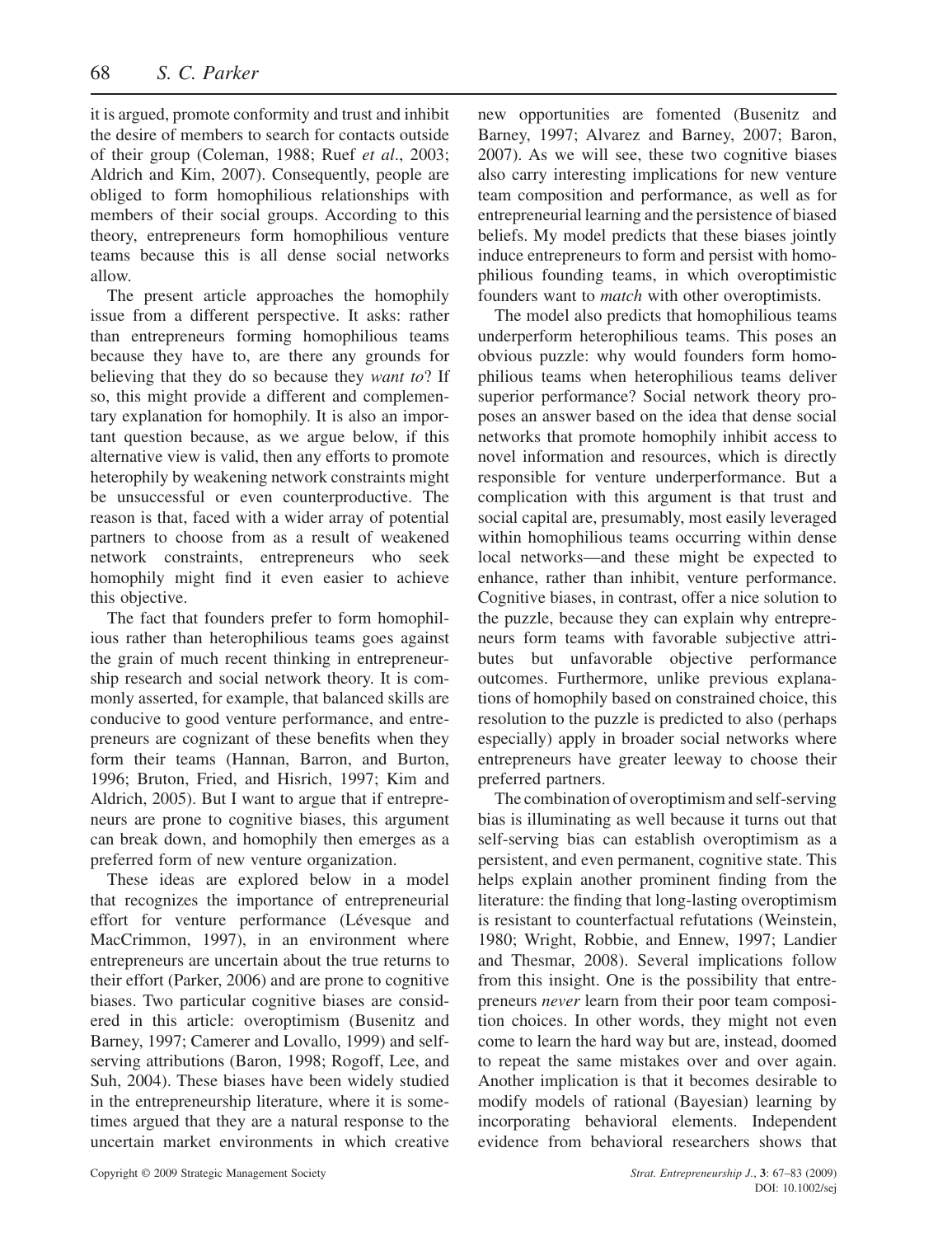experimental subjects often behave contrary to Bayes' Rule and more in accordance with behavioral theory (Kahneman and Tversky, 1973; Grether, 1980). As a constructive step forward in this regard, I propose a *Modified Bayesian Learning* (MBL) model in which agents do not accurately incorporate new information and rationally update their beliefs, but instead draw selectively from the pool of available information in a self-serving manner. The MBL model assumes that entrepreneurs respond to feedback from events in an iterative and path-dependent fashion, consistent with a growing consensus about processes of entrepreneurial learning in the scholarly literature (Alvarez and Barney, 2007; Miller, 2007; Parker and Alvarez, 2008). It is shown how this can entrench or even exacerbate initial biases, inducing agents to adopt ever more biased positions, which lock them into *self-confirming equilibria* (Ryall, 2003). To the best of my knowledge, the marrying of *behavioral* with *rational* (Bayesian) learning in this way is a novel extension of the entrepreneurial learning literature.

The next section fleshes out the background literature to which the present article refers. The section afterwards sets out the assumptions and notation of the model and then derives and discusses the key results. The final section closes with a discussion of limitations of the present article and some prospects for future research.

# **BACKGROUND LITERATURE**

This article draws on several strands of literature. These include (1) studies of teams and how team members' beliefs about the value of opportunities bear on the opportunity development process; (2) the uncertain nature of opportunities and the existence of overoptimistic and self-serving attribution biases; and (3) the roles of effort and learning in the venture development process.

Beliefs about opportunities are integral to any analysis of how they are developed and exploited. As a recent contribution put it, 'Although (opportunity) beliefs are becoming increasingly recognized as fundamental to understanding entrepreneurial cognition and strategic action, little is understood about the mechanisms that are responsible for the formation and evolution of these beliefs' (Shepherd, McMullen, and Jennings, 2007: 75). An important aspect of this question concerns cognition within teams rather than simply that of individuals

undertaking solo start-ups—including team founders' awareness of their cofounders' psychological predispositions and beliefs. Such awareness can facilitate communication, information sharing, and understanding and help founders assess and successfully exploit new opportunities. It can also help founders identify and reconcile areas of potential conflict by enhancing the planning process (Stewart *et al*., 1999; Ensley and Pearce, 2001). Taking this reasoning a step further, West (2007) claims that collective cognition mediates between individual cognitions and actions and venture performance. Moreover, evidence shows that open communication between team members is associated with perceptions of team viability and member satisfaction (Foo, Sin, and Yiong, 2006). Building on these arguments, an important feature of the model developed below is its incorporation of awareness of cofounders' beliefs. However, it will be seen that this is not sufficient to engender successful team composition choices when cognitive biases are present.

The composition of new venture teams is central to an understanding of team performance. Homophily appears to play a key role in this respect. The sociology literature identifies two forms of homophily: *status* and *value* homophily (Lazarsfeld and Merton, 1954; McPherson, Smith-Lovin, and Cook, 2001). Status homophily refers to founders having similar social status characteristics, such as occupation or educational qualifications. Value homophily, in contrast, refers to the tendency of people to match with others who think in similar ways, or who believe similar things, regardless of any differences in status. Value homophily implies similarity of beliefs and values and is likely to be especially pertinent for explaining opportunity exploitation by new venture teams. That is because beliefs shape strategies for exploiting new opportunities, and strategies, in turn, determine the performance of new ventures (Alvarez and Barney, 2007; Miller, 2007; Rindova, Petkova, and Kotha, 2007).

Consistent with this argument, there is an emerging consensus that diverse beliefs and ideas within venture teams promote innovation and superior performance (Fiol, 1994; West and Meyer, 1998). There are several reasons for this. Conflicts and disagreements can be a source of creative tension, provided there is a shared framing of the issues which is broad enough to encompass members' differences without the team breaking up. And there can be productive interactions between different managerial *mental models* culminating in superior collective outputs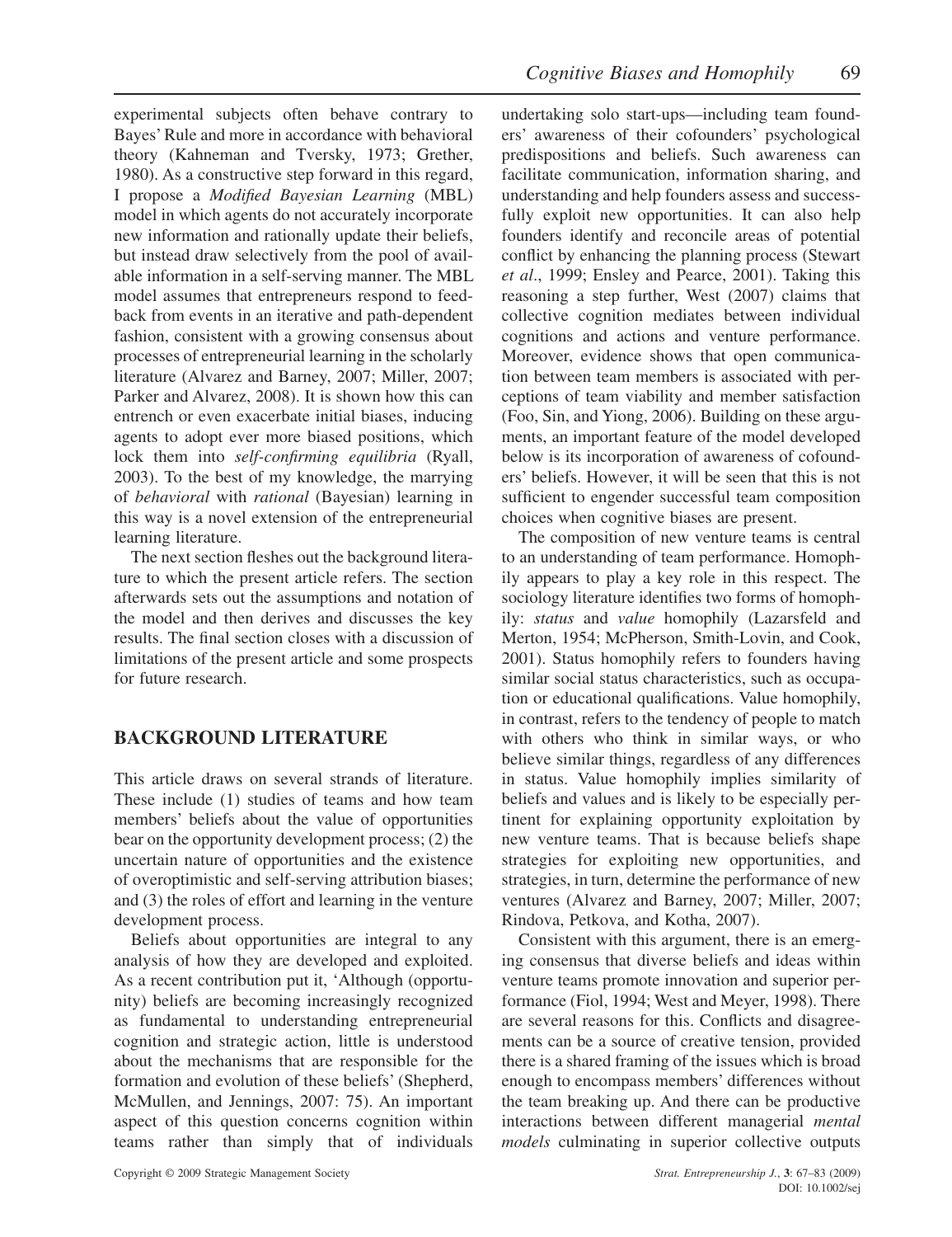compared with solo venturing (Foss *et al*., 2008). Reflecting the prominence of this stream of research in the organizational science and entrepreneurship literatures, the model developed in this article concentrates on value homophily rather than status homophily. It is probably safest not to overdo the distinction between them, though, because if people of similar status hold similar beliefs, the differences between value and status homophily need not be very pronounced (Forbes *et al*., 2006). This issue will be covered more later on.

The available evidence strongly supports the notion that human beings form homophilious relations with each other in a wide variety of social settings (McPherson *et al*., 2001). The evidence, which is based on various status attributes, suggests that the same is true of new venture teams. For instance, a large nationally representative sample of new venture starts in the U.S.—the Panel Study of Entrepreneurial Dynamics (PSED)—reveals that homophily is pronounced and that, if anything, larger teams display an even greater tendency towards homophily than smaller ones do (Ruef *et al*., 2003). The dimensions of homophily explored by Ruef *et al*. include gender, ethnicity, and occupation. There is less evidence about value homophily in this context (Forbes *et al*., 2006).

Despite the prevalence of homophilious new venture teams, heterophily apparently endows teams with key organizational and performance advantages. With regard to organization, for example, Boeker and Wiltbank (2005) observe that functionally diverse top management teams are more temporally stable and undergo fewer changes to their structure and composition over time. More diverse teams also tend to be those whose founders perceive the greatest degree of viability (Foo *et al*., 2006). Homophilious teams, in contrast, seize fewer valuable opportunities, as has been observed, for example, in the medical and surgical instruments industry (Kor, 2003). With regard to performance, Eisenhardt and Schoonhoven (1990) observed that semiconductor firms with more heterophilious founding teams enjoy faster organizational growth, while in a study of 161 young high-tech firms in Silicon Valley, Beckman, Burton, and O'Reilly (2007) showed that diverse prior experience of the top management team members is associated with superior access to venture capital (VC) financing and a greater likelihood of achieving an IPO.

As noted earlier, evidence that entrepreneurs form homophilious teams—in spite of the fact that heterophily confers organizational and performance advantages—poses something of a puzzle. Dense social networks might explain the existence of homophily and limited access to novel information. On the other hand, one would also expect dense networks to promote trust and social capital, which are likely to enhance, rather than inhibit, venture performance. Therefore, a different explanation might be needed. As noted earlier, the one explored below is based on cognitive biases.

Overoptimism is one of two cognitive biases considered in this article. There are several reasons why entrepreneurs are unusually prone to overoptimism. Evidence from the psychology literature (Weinstein, 1980) shows that overoptimism tends to be most prevalent when individuals have emotional commitments to outcomes, when they believe outcomes are under their control, and when there is relatively little hard evidence about the likelihood of an endeavor's success. As de Meza and Southey (1996) point out, these conditions all commonly apply to entrepreneurs. Other psychological studies suggest that complex tasks that lack fast clear feedback—such as new venture creation—are also ripe grounds for overoptimism (Schade and Koellinger, 2007). Furthermore, the environments in which entrepreneurs operate are typically so noisy and overloaded with information that heuristics embodying cognitive biases (like overoptimism) may be necessary to cope with them (Baron, 1998; Forbes, 2005; Schade and Koellinger, 2007). Hence, innately overoptimistic people are likely to self-select into entrepreneurship (Busenitz and Barney, 1997).

The available evidence supports the view that entrepreneurs have a high propensity toward overoptimism. Cooper, Woo, and Dunkelberg (1988) reported that 68 percent of respondents to a U.S. National Federation of Independent Business survey claimed that the odds of their business succeeding were better than for others in the same sector, while only 5 percent thought their odds were worse. Similar evidence has been cited by researchers in other countries, too (Arabsheibani *et al*., 2000; Landier and Thesmar, 2008; Koellinger, Minniti, and Schade, 2007). It is not just entrepreneurs who are already in business who exhibit overoptimism, either. According to Astebro's (2003) study of more than 1,000 Canadian inventions between 1976 and 1993, the chance of a new innovation reaching the market is only 7 percent. Of these *lucky* 7 percent, some 60 percent realize negative returns, and the average realized return among those who commercialize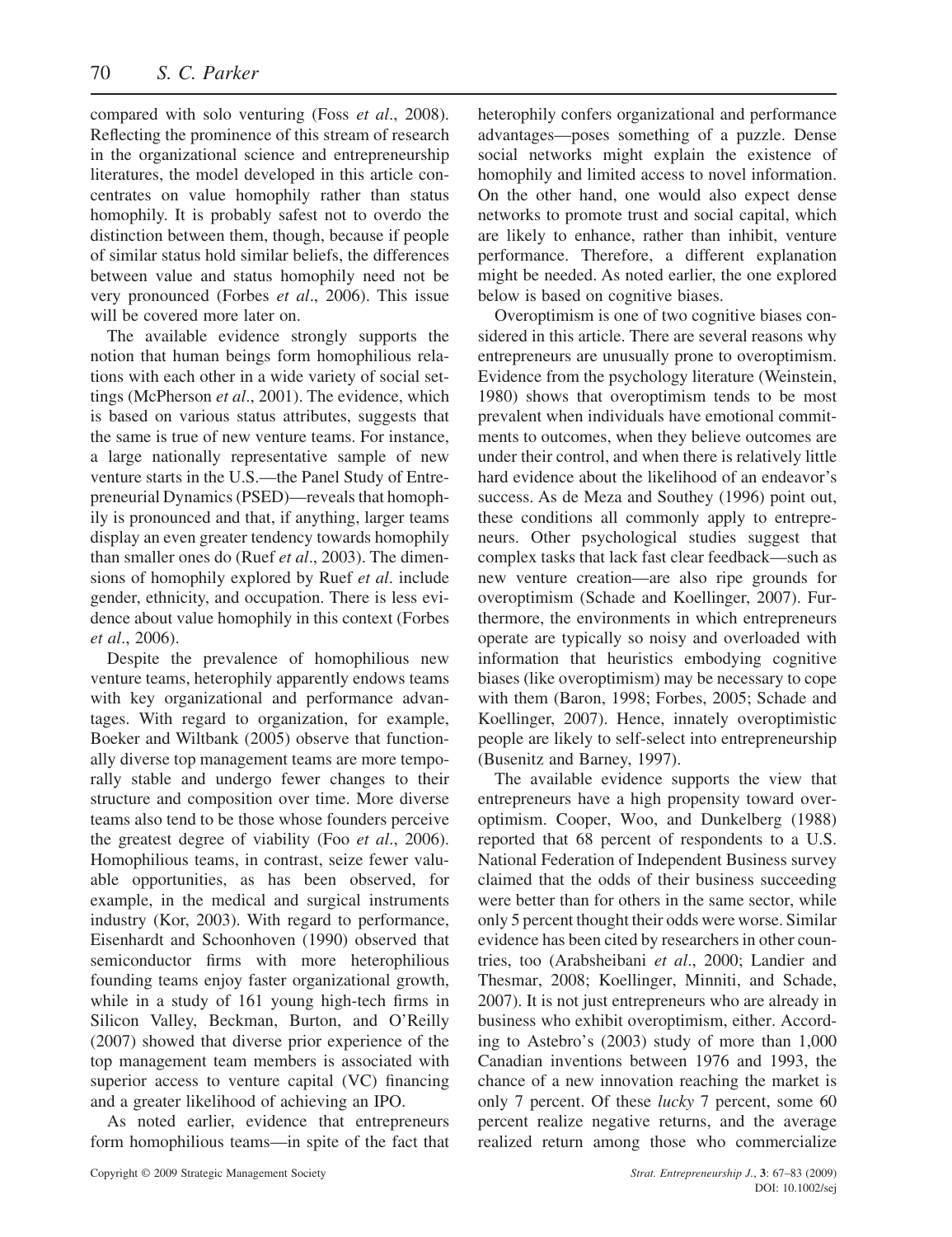their inventions is −7 percent, even ignoring the cost of the inventor's often enormous efforts. Business performance is impaired because overoptimism is associated with attenuated growth rates and lower returns on assets and equity (Landier and Thesmar, 2008). Furthermore, overoptimistic entrepreneurs run the risk of deploying their resources too precipitately and rejecting valuable venture liquidity opportunities by being unwilling to share equity—all making their ventures more prone to failure (Hayward, Shepherd, and Griffin, 2006). Indeed, it is commonly asserted that overoptimism is consistent with persistent entrepreneurial entry into markets despite low returns and high industry exit rates (de Meza and Southey, 1996; Moore, Oesch, and Zietsma, 2007).

Evidence from the psychology literature shows that many people are prone to another deviation from rationality, called *self-serving attribution bias*. This type of bias involves a tendency for people to attribute positive outcomes to internal causes, such as their own skill and sagacity, while blaming negative outcomes on external causes, such as bad luck or other factors beyond their control (Brown and Rogers, 1991; Baron, 1998). It has been argued that entrepreneurs are especially prone to self-serving bias because of their pronounced preference for exerting personal control over events and the prominent role played by self-efficacy (Baron, 1998; Shaver and Scott, 1991). Empirical evidence suggests that entrepreneurs experience little *ex post* regret and give little consideration to counterfactual explanations of past events.

Consequently, they are more susceptible to selfserving attribution bias than non-entrepreneur experts are (Baron, 1998; Rogoff *et al.*, 2004).

Less explored in the literature to date have been the implications of self-serving bias for the ways that entrepreneurs absorb information and learn from events (Baron, 2007). For instance, an overoptimistic self-serving entrepreneur might attribute poor sales to bad luck and place little weight on this information in their learning process. Yet the same entrepreneur might attribute good sales to innate skill, placing a lot of weight on this more welcome information in their learning process. As a result, their learning is skewed and merely perpetuates and entrenches what they already know. An optimistic entrepreneur not prone to self-serving bias would, in contrast, treat the two types of outcomes in a symmetric manner, giving them equal weight and using both to learn about the true nature of the demand for their venture's product.

At this juncture, we should qualify the foregoing discussion in two respects. First, it is not being claimed that every person, or every entrepreneur, is overoptimistic. While many (possibly most) are, some appear to be realistic, while others are pessimistic. Depressed persons in particular have a greater predisposition to be realists, as reflected in the subtitle of the article by Alloy and Abrahamson (1979), *Sadder and Wiser*. Second, overoptimism and selfserving attributions are just two of numerous documented deviations from full rationality. Others include: (1) bounded rationality, whereby entrepreneurs do not know what they do not know (Cooper, Folta, and Woo, 1995); (2) *animal spirits* (Marchionatti, 1999); (3) subjective feelings of control (Sarasvathy, Simon, and Lave, 1998); and (4) a tendency to deploy short-term planning horizons and avoid counterfactual thinking (Baron, 2000; Bluedorn and Martin, 2008). Entrepreneurs also appear to be readier than nonentrepreneurs to extrapolate from small samples of information, which can form the basis for starting new ventures in the first place (Simon, Houghton, and Aquino, 2000). Deviations from rationality can thrive under conditions of uncertainty—where there is a lack of objective information to eliminate them (Alvarez and Barney, 2007). This can help explain why entrepreneurs hold prior beliefs that embody both optimistic and self-serving biases.

One might wonder how cognitive biases affect entrepreneurs' behavior in terms of how they choose to develop new opportunities within their ventures. Germane to this question is the issue of entrepreneurs' investment choices. Entrepreneurs invest both material resources and their own effort in startups (McCarthy, Krueger, and Schoenecker, 1990; Aldrich, 1999). Entrepreneurs form expectations about the likely returns to their costly effort and respond to incentives on the basis of these expectations (Lévesque and MacCrimmon, 1997; Bitler, Moskowitz, and Vissing-Jørgensen, 2005; Lévesque and Schade, 2005). Hence, investment of effort is tied to beliefs. If effort yields outcomes from which entrepreneurs can learn, their beliefs are susceptible to change, leading to modifications of their behavior and potentially giving rise to different paths of opportunity development (Parker, 2006; Alvarez and Barney, 2007). The practice of consciously adjusting effort to explore and learn about their business environment is known as *active learning* (Frank, 1988; Parker, 2006). In contrast, *passive learning* merely entails entrepreneurs receiving information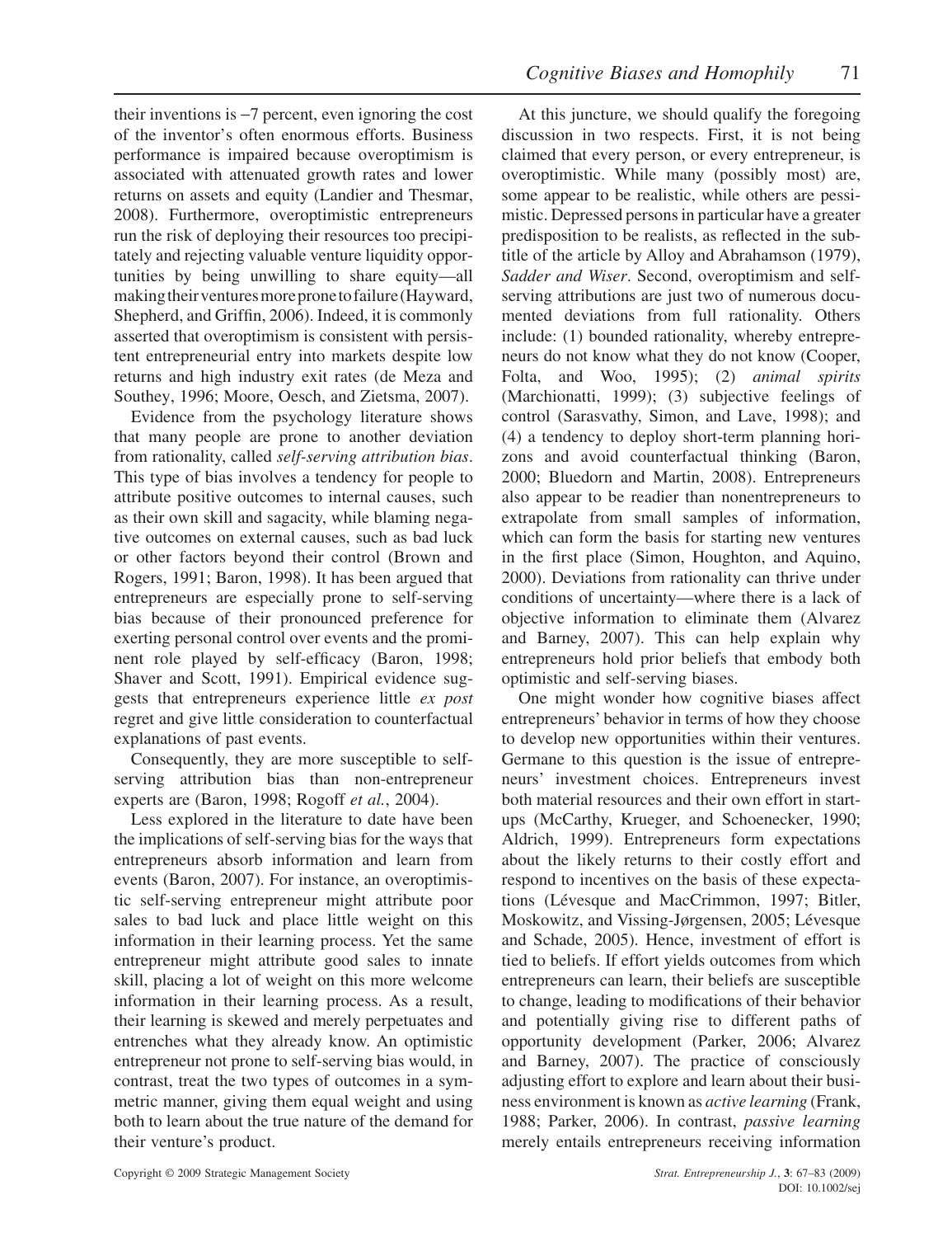without effort and using it to decide whether they should continue trading or quit the market (see, e.g., Jovanovic, 1982). Although there are limits to active learning, such as constraints on entrepreneurs' time, cognitive processing power, attention, and resources (Busenitz and Barney, 1997; Ravasi and Turati, 2005), the available evidence suggests that, in practice, entrepreneurs perform both active and passive learning (Baldwin and Rafiquzzaman, 1995). Consistent with the entrepreneurship literature that analyzes how entrepreneurs allocate effort based on their beliefs, the model in this article focuses on active rather than on passive learning. The structure and outcomes of the model are explained next.

## **A MODEL OF TEAM FORMATION WITH COGNITIVE BIASES**

Some opportunities by their very nature can only be properly developed by teams of entrepreneurs. In particular, ambitious venture ideas sometimes require more manpower, knowledge, or resources than one founder can supply alone (Zucker, Darby, and Armstrong, 2002; Aldrich and Kim, 2007; Foss *et al*., 2008; Parker and Alvarez, 2008). The present article follows Parker and Alvarez (2008) by confining attention to such opportunities and supposing (for simplicity) that just two founders are needed to start a new venture. This is, in fact, the modal number of founders in actual start-ups (Ruef *et al*., 2003). Although the analysis and results below generalize naturally to teams with more than two founders, it is convenient for the exposition to work with this particular case.

This section presents the model. The first subsection outlines some simplifying assumptions and establishes notation. The second analyzes entrepreneurs' initial choices of who to found a team with and how much costly effort to supply to the venture. The third subsection models Bayesian updating and the role of self-serving bias. It is seen how optimistic beliefs can emerge and persist in this setting. The fourth subsection analyzes venture performance. Four key results are derived in the course of the analysis, and their logic is explained and discussed.

#### **Assumptions and notation**

Founders typically operate a venture whose duration spans several time periods. Every period, each

founder freely and independently chooses how much effort to supply to it. A venture's output is an increasing function of both founders' efforts. Each period, *t*, only a fraction of a venture's output,  $\theta^t$ , is actually sold:  $0 \le \theta^t \le 1$  in all *t*. Because demand is subject to unexpected shocks, the fraction  $\theta^t$  varies randomly. Entrepreneurs typically do not know what demand will be at the time they commit their effort (Parker, 2006), so they must use the sequence of observations  $\{\theta^t\}$  to form expectations (and learn) about the true, but unknown, *mean value* denoted by  $\theta$ , where  $0 < \theta < 1$  is fixed.

From a continuum of founders, consider just two, denoted by *j* and *k*. Denote their effort levels at time *t* by  $e_j^t$  and  $e_k^t$ . Revenue is the product of two components: (i) the scale of service offered per customer, denoted by  $f(e_j^t, e_k^t)$ , and (ii) the number of customers  $x<sup>t</sup>$  (out of a known potential maximum population of *n*) who buy the service during *t*. The output price is unity.

Take (i) first. The scale of service offered per customer is an increasing and concave function of effort by both founders. It is assumed to take the form  $f(e_j^t, e_k^t) = (e_j^t, e_k^t)^\alpha$ , where  $0 < \alpha < \frac{1}{2}$  is a parameter. As shown below, the restriction on  $\alpha$ ensures that entrepreneurial effort remains bounded (i.e., does not become infinite). The functional form of *f* treats the founders symmetrically and embodies effort complementarity.

Turning to (ii), define  $\theta^t = x^t/n$  as the sales 'hit rate' at *t,* i.e., the proportion of potential customers who actually buy at *t*. As noted above,  $0 \le \theta' \le 1$  for all *t.* Operating in a risky environment, *xt* and, hence,  $\theta^t$  vary stochastically from period to period. Combining (i) and (ii), revenues of a new venture are  $\theta^t$  $n(e_j^t, e_k^t)^\alpha$ .

No entrepreneur knows  $\theta$ , so they choose how much costly effort to supply on the basis of their *beliefs* about it. Denote an entrepreneur *j*'s prior beliefs (called *priors*) about  $\theta$  at time *t* by  $p_j^t(\theta)$ . Priors can be thought of as the subjective probability distribution over all feasible  $\theta$  values (i.e., the unit interval) held by *j* at *t*. Denote the expected value of this distribution for *j* by  $E_j^t(\theta)$ .

In general, priors can be expected to differ among potential founders. An overoptimistic entrepreneur overestimates the expected demand for his/her product (relative to the true, but unknown, mean), while a realistic entrepreneur estimates it accurately, and a pessimist underestimates it (Parker and Alvarez, 2008). Formally, a founder *a* is more optimistic than *b* if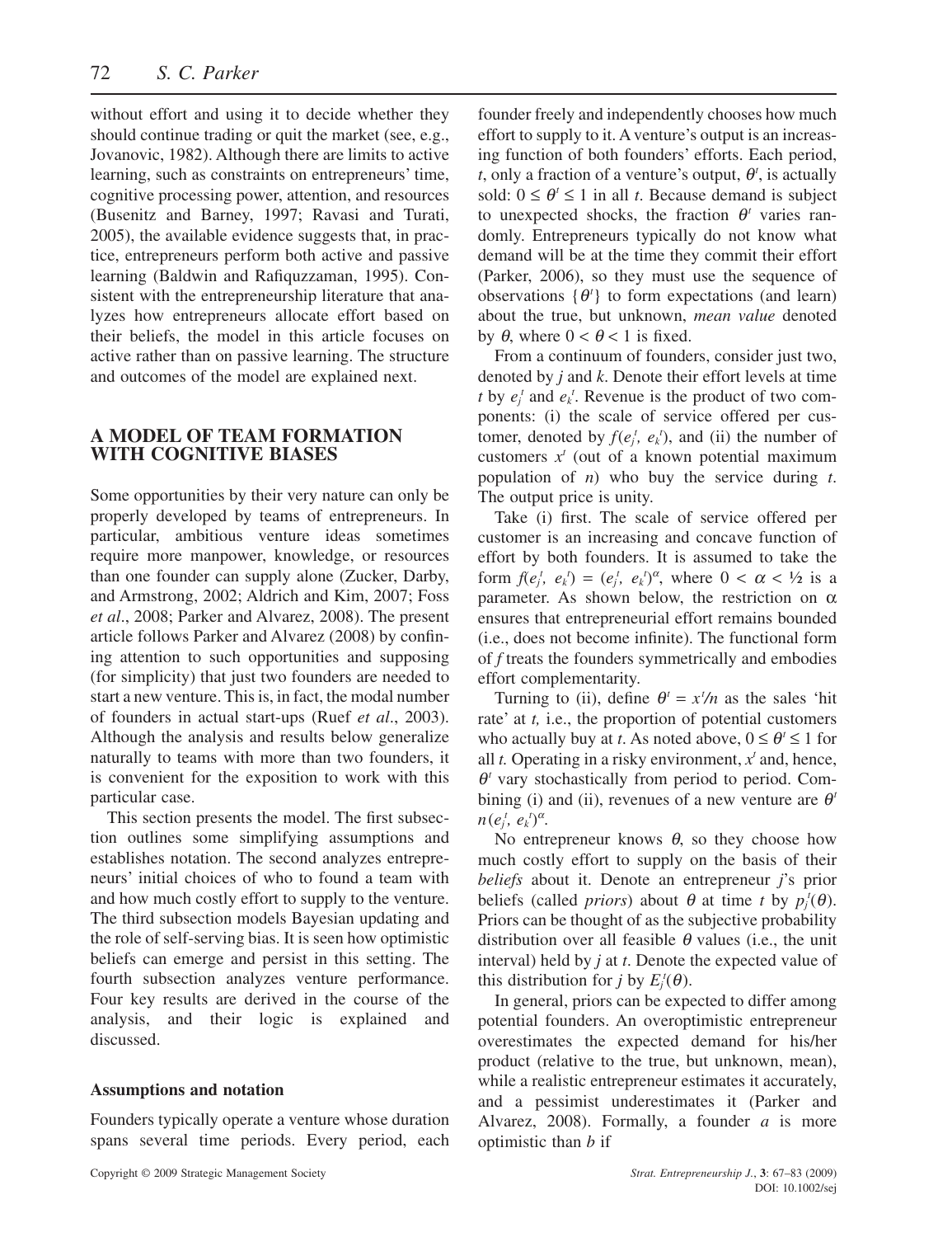$$
E_a^t(\theta) > E_b^t(\theta) \tag{1}
$$

In what follows, *a* is assumed to be *overoptimistic*, in the sense that their expectation of  $\theta$  is too high  $[i.e., E_a^t(\theta) > \theta].$  If *b* is *pessimistic*,  $E_b^t(\theta) < \theta$ . Bear in mind that while much of the discussion below relates to just two different entrepreneurs, there is, in general, a continuum of them.

As noted in the previous section, even though entrepreneurs have a tendency to be relatively overoptimistic, this does not preclude the possibility of realism or pessimism among some of them. And even pessimists who underestimate future demand might still hold expectations that are consistent with entrepreneurship being an attractive career occupation. For example, they might be even more pessimistic about their next-best career option outside entrepreneurship.

Both optimistic and pessimistic prior beliefs could be grounded in other cognitive biases, including those mentioned earlier. Rather than digging deeply into the origins of biased priors, I will instead ask how beliefs evolve over time, as entrepreneurs observe a sequence of market demand realizations. Previous research has analyzed *rational* (i.e., Bayesian) learning in this context, whereby entrepreneurs utilize all available information to update their beliefs in an ongoing manner (Parker and Alvarez, 2008). Under Bayesian Learning (BL) described in detail below—observations of  $\{\theta^t\}$  are used to update prior beliefs to yield *posterior* beliefs  $p_j^{t+1}(\theta)$  which differ from the priors  $p_j^{t}(\theta)$ . For example, the datum  $\theta^1$  is used in BL models to update the initial priors  $p_j^0(\theta)$  to generate the posterior  $p_j^1(\theta)$ . If learning takes place,  $p_j^1(\theta) \neq p_j^0(\theta)$ , and more generally,  $p_j^{t+1}(\theta) \neq p_j^{t}(\theta)$ . On average, with random sampling of data  $\{\theta^t\}$ , posteriors can be expected to provide a more accurate (in an objective sense) guess of  $\theta$  than priors do. In fact, a logical implication of BL is that even an entrepreneur who is very ill informed initially is eventually bound to learn the true value of  $\theta$  (Lee, 1995). As intimated earlier, this rather strong assumption is relaxed in this article, in favor of a more behavioral approach, called Modified Bayesian Learning (MBL).

The MBL structure proposed here allows founders not only to possess heterogeneous degrees of optimism (and pessimism), but also to vary in terms of their susceptibility to self-serving attribution bias. Informed by the discussion in the preceding section, this bias is operationalized in terms of self-serving founders updating their prior beliefs with new

information *only* if that new information is viewed *favorably*. By *favorably*, I mean *in a way that is consistent with high future levels of demand*. So, for example, a founder is willing to learn from random market demand outcomes that are high, since these are consistent with good performance for which the founder can take credit. But they are unwilling to learn from random market demand outcomes that are low, because these are inconsistent with good performance and can be simply blamed on *bad luck*.

To fix these ideas, suppose that the most optimistic agent, *a*, behaves with self-serving bias, whereas *b* does not. Consistent with the discussion earlier, self-serving bias is assumed to manifest itself in the following subjective decision rule:

*If datum xt that is less favorable than a's expectation [i.e. if*  $x<sup>t</sup> < nE_a^t(\theta)$ ] arrives, then attribute this *datum to uninformative bad luck and discard it. That is, a does not use it to update their beliefs. But if datum xt is no less favorable than a's expectation [i.e., if*  $x^t \ge nE_a^{\{t\}}(\theta)$ ] then a attributes the *information to an informative, well-deserved outcome and uses it to update their beliefs in a Bayesian fashion.*

In contrast to a BL model where good and bad outcomes are weighted equally, self-serving founders in the MBL model give less weight to data indicating low market demand outcomes than to data indicating high demand outcomes. In principle, any number of unequal weighting schemes could be proposed in a modeling context. To make my point most clearly without skewing the results in any way, I will specifically consider the case of a MBL model where self-serving founders give full weight to information that is consistent with good performance, judged relative to their priors; and give zero weight to information that is inconsistent with good performance, judged relative to their priors. In particular, entrepreneurs update their beliefs using data on market demand if that data is no less than their prior expectation of demand; otherwise, the data are ignored. Nothing essential depends on the precise form of this assumption: identical (but analytically messier) qualitative results would be obtained in an alternative specification with unequal, but less dissimilar, weights.

The description of the model so far has focused entirely on the demand side. Turning to the supply side, venture costs are assumed to be increasing functions of the founders' effort levels, on the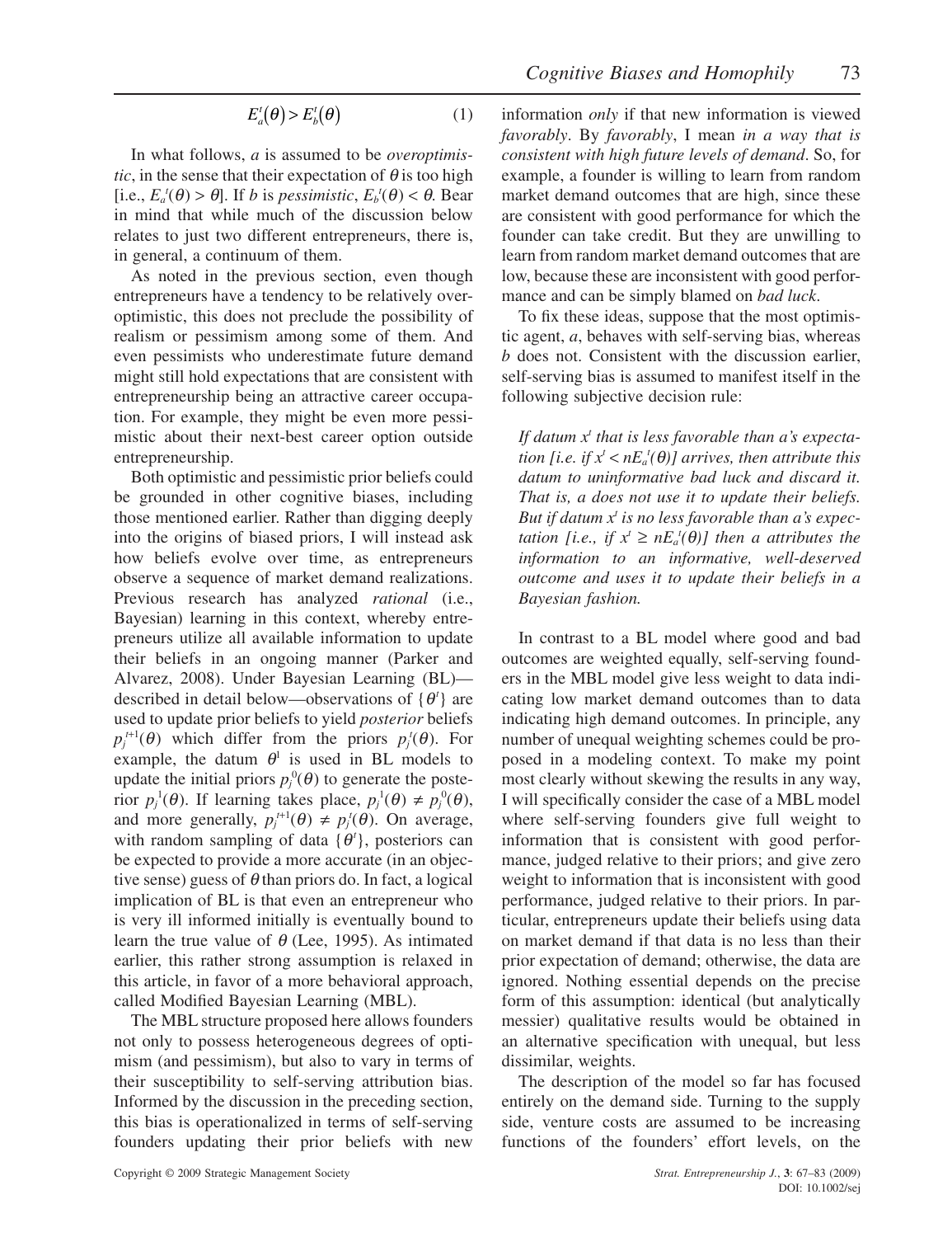grounds that effort entails greater usage of costly resources, such as capital and materials. (There might also be a personal utility loss from effort in terms of foregone leisure, though this is not the focus of interest here: see, Lévesque and Schade, 2005, for an analysis of that issue.) The total effort cost of founders *j* and *k* is  $e_j^t + e_k^t$ . Both founders are taken to share in the venture's profits and seek to maximize the performance of the venture. Total venture profits at time *t* are  $\Pi^t = \theta^t n (e_j^t, e_k^t)^\alpha - (e_j^t +$  $e_k$ <sup>t</sup>). It is sufficient to consider only two periods in what follows, so entrepreneurs seek to maximize total profits  $\Pi^1 + \Pi^2$ . As previous researchers have pointed out, entrepreneurs want to continue in entrepreneurship after period 2 only if their profits exceed some threshold, *T*, associated with an outside option (Cooper *et al.*, 1992). If  $\Pi^1 + \Pi^2 > T$ , the venture is assumed to continue after period 2. If it does not, the entrepreneurs close the venture and exit (there is no *option value of waiting*). Hence, profitability is associated with survival prospects for new ventures.

At the initial founding time, entrepreneurs choose who to found a new firm with. They choose from a continuum of potential founders. As noted in the previous section, the focus in this article is on value homophily. So to simplify the exposition, entrepreneurs are taken to differ in terms of their beliefs, but not in any other relevant respect. The concluding section of this article briefly discusses implications of relaxing this assumption.

I will consider two different scenarios about the information which founders possess about potential cofounders. In the first scenario, founders are supposed to have access to plentiful information and so are able to choose a cofounder freely. This should be interpreted as an *ideal* scenario because, in practice, one might expect dense social networks to restrict access to cofounders situated outside their own network; and searching along every possible path might not only be very costly, but also potentially fruitless if social clusters contain a lot of redundant information (Aldrich and Kim, 2007). Thus, the first scenario is essentially designed to analyze what founders would *want* to do in terms of matching, if they could. It contrasts with a second scenario, in which founders possess imperfect information about potential cofounders, and so face the possibility of having to form a team with a cofounder who would not be their ideal preferred choice. This scenario is consistent with Aldrich and Kim's (2007) argument that limited social networks make searching for an *ideal* cofounder costly; and search cannot

be prolonged for very long before a match has to be made. For instance, many market opportunities have to be seized rapidly to prevent their value from being competed away by competitors. Notice that this second scenario does *not* necessarily imply homophily. Indeed, unless social networks are completely homogeneous—in which case, by definition, only homophilious teams could ever arise—this scenario can be associated with *heterophily*. This will turn out to be a key distinction in the ensuing discussion.

In both of these two scenarios, the model allows founders who become disappointed with their team's performance to dismantle it and start a new one. It is interesting to observe that in practice, though, most new venture teams are characterized by relatively stable homophilious structures (Ruef *et al*., 2003; Kim and Aldrich, 2004; Beckman and Burton, 2008). For example, Kim and Aldrich (2004) reported that only one-eighth of new ventures identified in the first wave of the PSED underwent any change in team composition over the four annual waves of that panel. Hence, team stability appears to be something of a *stylized fact* of which a plausible model needs to be able to take account. Social network theory can explain team stability by assuming that social networks are temporally stable, since this is the pool from which replacement cofounders would be drawn. It will be seen below how my model speaks to this stylized fact.

At this juncture, it is worth emphasizing that my model deliberately abstracts from issues of trust and social networks. Trust and networks can enhance venture team performance and learning processes by enabling entrepreneurs to exploit indirect ties to access resources, as well as social and emotional support (Aldrich and Kim, 2007). These issues are not ignored here because they are deemed to be unimportant. Rather, they are set to one side in order to illuminate most clearly the implications of cognitive biases for team composition and performance. The concluding section of this article will say more about how the model can be enriched and extended in future research.

Having described the ingredients of the model, it is now possible to trace out its implications for team composition, effort, the persistence of cognitive bias, and venture performance. I will commence by analyzing the first scenario described above, in which founders possess plentiful information about potential cofounders' beliefs. This enables founders' *preferences* for team composition to be derived. The implications of relaxing this informational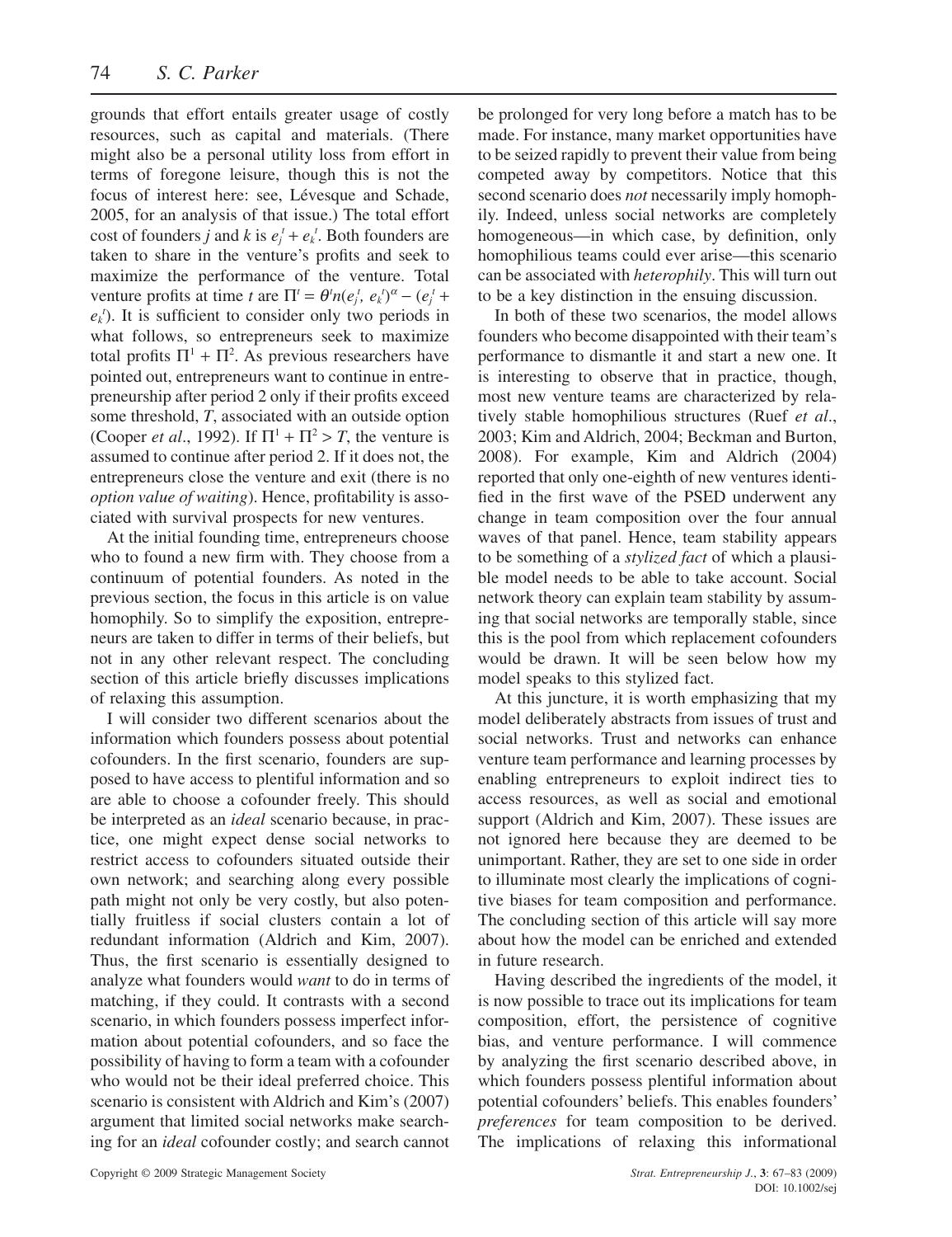assumption, giving rise to the second scenario, are considered at the end. As noted above, the second scenario has been associated with constrained choice in social network theory.

#### **Initial choices of cofounder and effort: why homophily is chosen**

I first show that a founder's effort depends monotonically on their beliefs, in the sense that there is a one-to-one mapping between them. I then analyze a founder's choice of cofounder in terms of the effort (and, hence, beliefs and cofounder type) they would find most desirable for a cofounder to provide. Given the one-to-one mapping between beliefs and effort, if the other's desired effort level is different, their beliefs will be, too. This identifies a *heterophilious* team. But if the desired effort of a cofounder is the same as the other founder, their beliefs will be, too. This identifies a *homophilious* team.

It is easy to show that effort depends on beliefs. To do so, rearrange *j*'s first-order condition (FOC) from the maximization of  $E_j^1 \Pi^1$ , taking a cofounder *k*'s effort  $e_k^0$  as given. The FOC is  $\alpha n E_j^0(\theta)(e_j^0, e_k^0)^\alpha/e_j^\alpha$ = 1, from which we obtain *j*'s optimal effort (given cofounder *k*) of  $e_{jk}^{*0} = [\alpha n E_j^0(\theta)(e_k^0)^\alpha]^{1/(1-\alpha)}$ . Effort is, therefore, monotonic increasing in  $E_j^0(\theta)$ , establishing the one-to-one mapping between them. Using (1), the more optimistic founder  $j = a$  will choose to exert more effort than a pessimistic (or merely less optimistic) cofounder  $k = b$ . However, before this can be stated as a result, one must recognize that effort is conditional on team membership; and teams have not yet been chosen. So we must first determine which *k* a founder *j* chooses to match with, and vice versa.

This problem can be analyzed by considering what effort a founder *j* would like *k* to provide. Drop the time superscript temporarily for ease of notation and denote the desired effort by *ek*. To this end, define  $\lambda$  as a parameter such that  $e_k = \lambda e_i$ . If  $\lambda < 1$ , then *j* wants a founder *k* who is less optimistic than *j* is, and so provides less effort. If  $\lambda > 1$ , then *j* wants a founder *k* who is more optimistic than *j* is, and so provides more effort. Both eventualities entail *j*  forming a heterophilious team. Finally, if  $\lambda = 1$ , then *j* wants a founder *k* who is exactly as optimistic as *j*  is, and so provides an identical level of effort. This case entails *j* forming a homophilious team. Our task below is to solve for *j*'s choice of  $\lambda$ .

Because the choice of  $\lambda$  fixes the cofounder's effort as explained above,  $j$  chooses  $\lambda$  as well

as  $e_i$  to satisfy the following objective:  $\max_{\lambda,e_j} \left[ nE_j(\theta) \lambda^{\alpha} e_j^{2\alpha} - e_j(1+\lambda) \right]$ . The FOCs for  $\lambda$  and  $e_i$  are respectively:

$$
\alpha n E_j(\theta) \lambda^{\alpha - 1} e_j^{2\alpha} - e_j = 0 \tag{2}
$$

$$
2\alpha n E_j(\theta) \lambda^{\alpha} e_j^{2\alpha-1} - (1+\lambda) = 0 \tag{3}
$$

Solve (3) to obtain  $e_j^* = \left[2\alpha n E_j(\theta)\lambda^{\alpha}\right]^{-1}$ 1  $\alpha nE\left(\theta\right)\lambda^{\alpha}$  |1-2 $\alpha$  $(1+\lambda)^{\frac{1}{2\alpha-1}}$ . Substitute this into (2) to obtain

$$
e_j^* = \alpha n E_j(\theta) \left[ \frac{2\alpha n E_j(\theta) \lambda^{\alpha}}{1 + \lambda} \right]^{-1} \lambda^{\alpha - 1} = 1 \qquad (4)
$$

Simplifying (4) yields the solution  $\lambda^* = 1$ . This implies that founders form teams comprised of people with the same beliefs and effort levels as themselves. Because this is true for any and all *j,* we are able to state the first result of the article:

*Result 1 (Homophily): Founders who can freely choose among potential cofounders form new venture teams with cofounders who possess identical beliefs*.

Next, putting  $\lambda = 1$  in (4) and using (1), we obtain

$$
e_a^* = \left[\alpha n E_a(\theta)\right]^{\frac{1}{1-2\alpha}} \sum \left[\alpha n E_b(\theta)\right]^{\frac{1}{1-2\alpha}} = e_b^*
$$

since *a* is more optimistic than *b*. (Note the need for  $\alpha$  < ½ here.) This yields the next result:

*Result 2 (Effort and optimism): More optimistic entrepreneurs supply greater effort to their ventures than less optimistic entrepreneurs*.

The remainder of this subsection explains and discusses the logic for these first two results.

Relatively optimistic entrepreneurs supply high levels of costly effort because they anticipate high demand and, hence, higher returns from their effort. They are, therefore, more willing to bear the costs of working harder and using more resources in order to satisfy anticipated demand (Result 2). This makes them unwilling to form teams with cofounders who are less optimistic than they are. Such cofounders, being less optimistic, will choose lower levels of effort. Optimistic founders do not want to form teams with less optimistic cofounders because they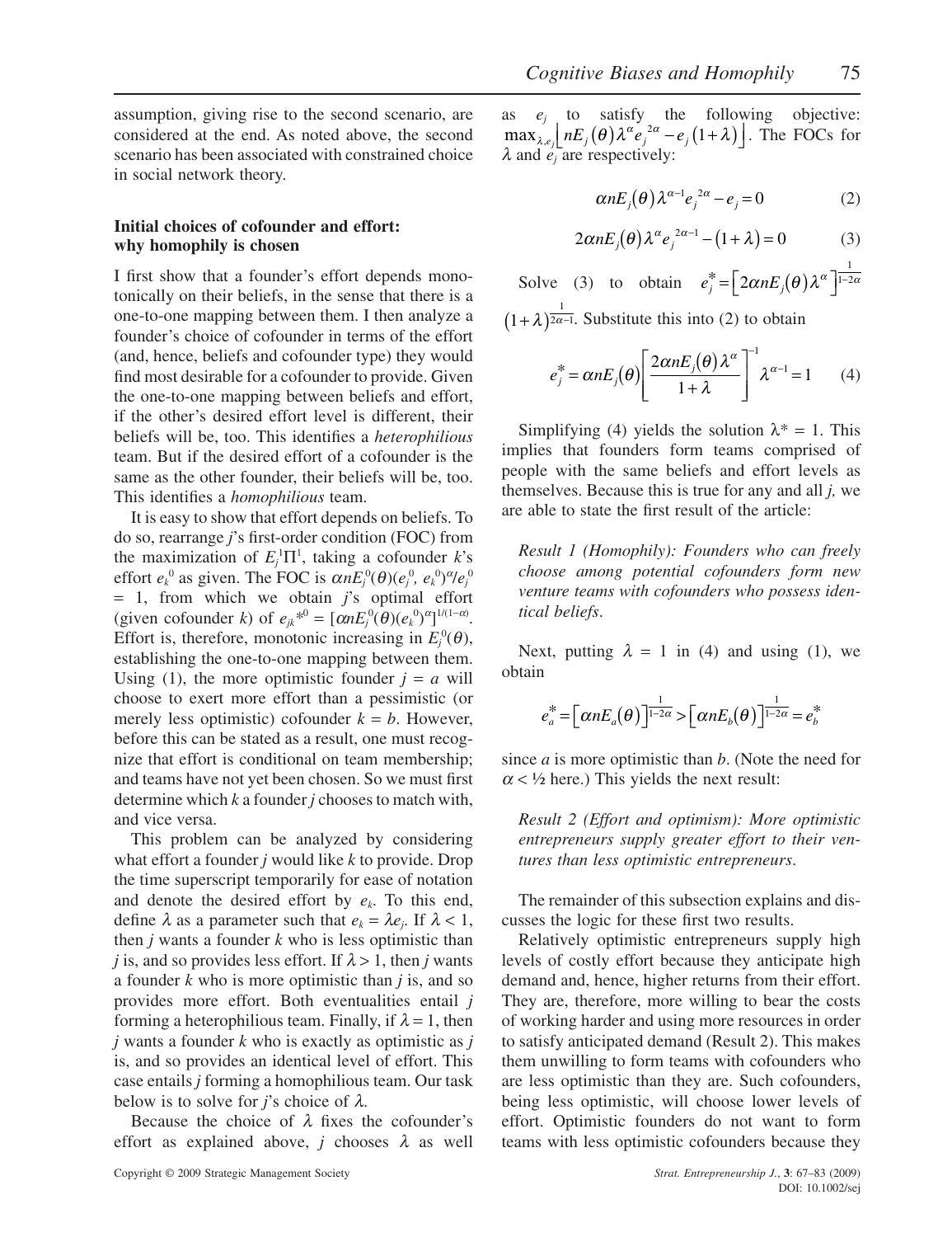know they would have to compensate by exerting greater levels of effort than they desire. Founders also reject cofounders who are more optimistic than themselves. In their opinion, a cofounder of this kind would overinvest in effort, increasing venture costs above levels the founder thinks are appropriate. Therefore, everyone wants to form a team with someone holding identical beliefs as themselves. This is the basis of the homophily result (Result 1).

It is notable that homophily does not arise because founders belong to closed social networks containing only people like themselves. In that case, homophily arises because founders *have to* match with people like themselves; and it perpetuates itself by ensuring that connections remain deeply bounded within existing social clusters. In contrast, Result 1 shows that even if people inhabit large open social networks (akin to what Aldrich and Kim, 2007, call *random networks*), homophily can still occur if founders *want to* match with people like themselves. Although this argument neglects issues of different competencies and experiences (*status heterophily*) that disparate team members can bring to new ventures, to the extent that entrepreneurs seek to match on the basis of beliefs and outlooks, value homophily remains a relevant new firm organizing principle.

The reason homophily arises in the model is linked to the concept of *assortative matching*. A well-known example of assortative matching is *homogamy*, whereby people with similar characteristics and preferences have a pronounced tendency to marry each other (Kalmijn, 1994). Another example, which seems somewhat closer to our case, is assortative matching of workers of given skills in some production processes (Kremer, 1993). In this case, workers paired with others like themselves are less likely to make mistakes that reduce their productivity and, hence, the payoffs received by each member of the group. The common feature which drives preferences for assortative matching is complementarity of inputs yielding a desired output. In my model, high levels of effort from one founder increase the marginal productivity of the other founder. A similar logic applies in the worker skill case. In the case of marriage, higher levels of a desirable attribute (education or wealth) by one person are taken to increase the utility of the spouse. Selection (by competition) of scarce universally agreed desirable types then ensures that *likes* end up marrying *likes*.

#### **Bayesian updating and self-serving bias: explaining the persistence and emergence of optimism**

Recall that  $x<sup>t</sup>$  is the random number of successful sales at *t* out of *n* trials. So, again dropping the *t*  superscript temporarily for notational ease, the probability a given x is observed given  $(\theta, n)$  is

$$
p(x|\theta) = {n \choose x} \theta^x (1-\theta)^{n-x}, \quad x = 0, 1, ..., n
$$

A property of this (binomial) distribution is that  $E(x) = \theta n$ .

It is convenient (but not necessary) to assume that entrepreneurs hold the following specific priors:

$$
p_j(\theta) = \frac{\Gamma(\gamma_j + \beta_j)}{\Gamma(\gamma_j)\Gamma(\beta_j)} \theta^{\gamma_j - 1} (1 - \theta)^{\beta_j - 1} \quad 0 \le \theta \le 1, \quad (5)
$$

where  $\Gamma(y) = (y - 1)!$  is the gamma function and  $(\gamma_i)$ ,  $\beta$ <sub>*j*</sub>) are parameters regulating the nature of *j*'s beliefs. The prior (5) is that of the beta distribution, a very flexible statistical distribution. It is convenient because it is a *conjugate prior* (Lee, 1995), making the exposition below simpler. To see how its parameters relate to optimism, note that the expected value of this distribution is  $E_i(\theta) = \gamma / (\gamma_i + \beta_i)$ . Hence, higher values of  $\gamma$  and/or lower values of  $\beta$  translate into greater optimism about the true value of  $\theta$ .

Entrepreneurs without self-serving bias perform Bayesian learning. Upon receiving data  $x^t$ , founders update their priors using Bayes' Theorem to obtain posterior beliefs:

$$
p_j^{t+1}(\theta|x^t) \propto p_j(\theta) p(x^t | \theta) \propto \theta^{\gamma_j + x^t - 1} (1 - \theta)^{\beta_j + n - x^t - 1}.
$$

The expected value of the posterior at time

*t* is *E x*  $f(\theta) = \frac{f_j + \sum_{\tau=1}^{\infty} \mu_{\tau}}{\gamma_i + \beta_i + tn}$ *t j j* θ γ  $\gamma_i + \beta$ τ  $(\theta) = \frac{\tau}{\sqrt{2}}$ +  $+ \beta$ , +  $\sum_{\tau=1}$  $\frac{1}{1}$ . It is easy to show that lim<sub>t→∞</sub> $E_j^t(\theta) = \theta$ . That is, entrepreneurs devoid of self-serving bias eventually lose their optimism as they learn the true value of  $\theta$ .

Founders prone to self-serving bias behave very differently. The decision rule governing the learning of these agents yields the following posteriors at *t* = 1:

$$
p_j^1(\theta|x^1)\begin{cases} = p_j^0(\theta) & \text{if } x^1 < nE_j^0(\theta) \\ \propto p_j^0(\theta)\theta^{x^1}(1-\theta)^{n-x^1} & \text{if } x^1 \geq nE_j^0(\theta) \end{cases}
$$

Copyright © 2009 Strategic Management Society *Strat. Entrepreneurship J.*, **3**: 67–83 (2009)

DOI: 10.1002/sej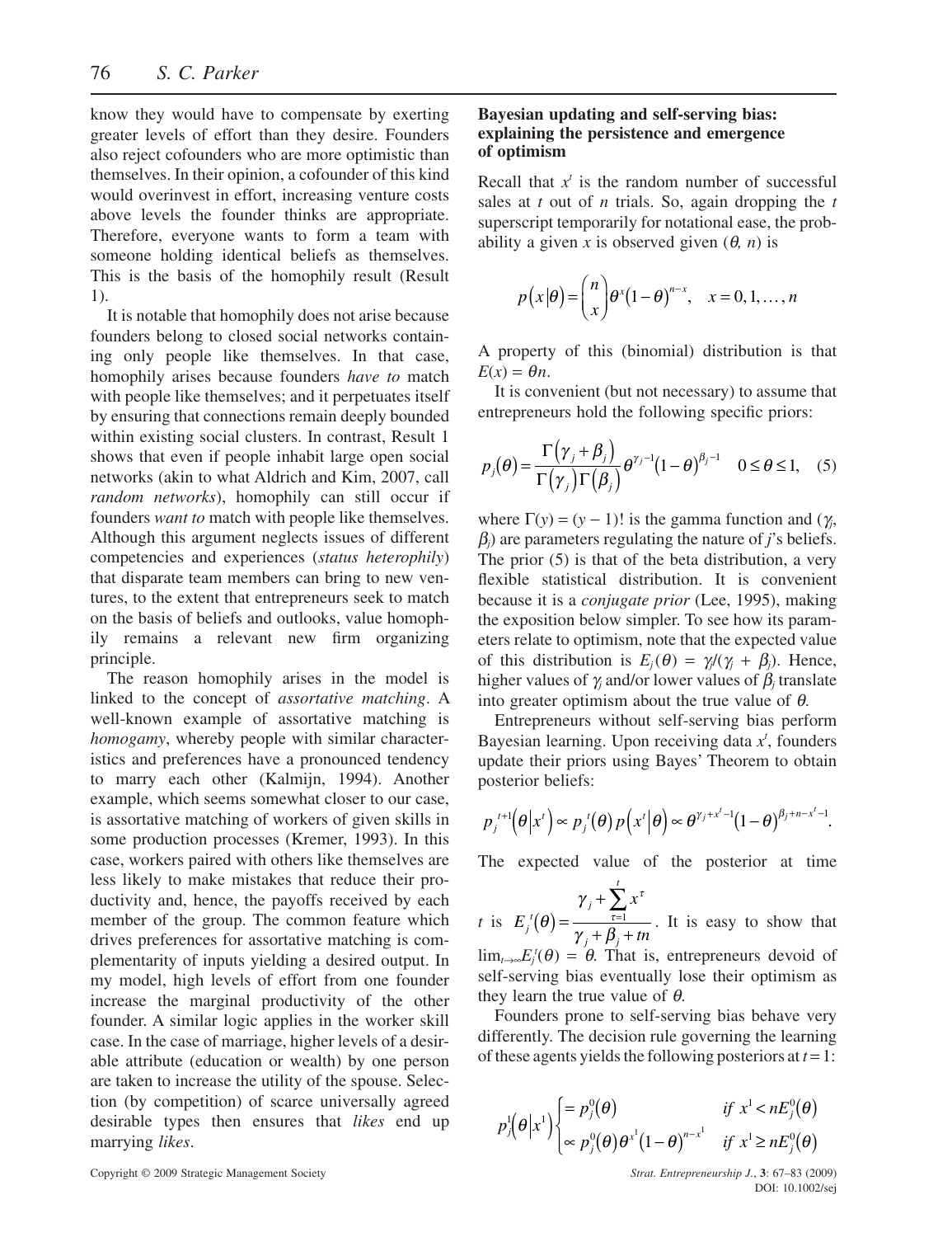Hence,

$$
E_j^1(\theta) = \begin{cases} E_j^0(\theta) & \text{if } x^1 < nE_j^0(\theta) \\ \frac{\gamma_j + x^1}{\gamma_j + \beta_j + n} > E_j^0(\theta) & \text{if } x^1 \ge nE_j^0(\theta) \end{cases} (6)
$$

It follows directly from (6) that  $E_j^1(\theta)$  does not change if the venture receives a *bad* draw  $x^1$  (i.e., below the prior expectation). Conversely  $E_j^1(\theta)$ increases if the venture receives a 'good' draw  $x<sup>1</sup>$ (i.e., above the prior expectation). It follows that lim<sub>*t→∞</sub>E<sub>j</sub>*<sup>*t*</sup>( $\theta$ ) = 1 ≥ *E<sub>j</sub>*<sup>0</sup>( $\theta$ ). Hence, optimism remains</sub> intact or increases when founders suffer from selfserving bias. This is true for both initially optimistic and pessimistic founders. This proves the next result:

*Result 3 (Persistence and emergence of optimism): Optimists who are prone to self-serving*  bias can remain overoptimistic indefinitely, while *initially pessimistic founders who are prone to self-serving bias can become (and then remain) overoptimistic*.

Result 3 follows directly from the MBL framework. Founders who exhibit self-serving bias can no longer be relied upon to learn the true state of the environment they operate in. Indeed, these founders may *never* come to learn it. They do not sample randomly from the information that arrives, but instead adopt a selective and self-serving strategy towards it. Occurrences of high levels of market demand are regarded as justifying optimistic priors, whereas low levels of demand are written off as just *bad luck*. As a result, optimistic biases of such founders either remain entrenched or become ever more pronounced over time, as they continue to discard adverse information that would change the mind of an otherwise identical founder who does not fall prey to self-serving bias. Interestingly, selfserving bias can also turn pessimists into optimists, as these founders also overweight positive market signals and wrongly revise their beliefs about market demand upwards, beyond objective (realistic) levels.

Result 3 is similar to, but distinct from, Ryall's (2003) notion of *self-confirming equilibrium* (SCE). Ryall assumes managers take actions that generate selective data consistent with their priors and, thus, are uninformative. As a result, managers never obtain data that disconfirms their beliefs, so they do

not change them, but continue to take the same actions and remain permanently locked into the same level of ignorance. In contrast, the MBL model treats a different setting where self-serving bias explains *why* only selective (i.e., positive) data are given any credence. The selection entails entrepreneurs filtering the data to be most consistent with their notions of good performance.

The prediction that founders can hold expectations that become ever more positive is consistent with independent evidence that entrepreneurs are prone to *escalation of commitment*. According to this view, entrepreneurs who follow an unsuccessful venture development path often do not pull back their effort—which would appear to be the sensible strategy—but instead pour ever more time and resources into the path they are taking (McCarthy, Schoorman, and Cooper, 1993). By combining Results 2 and 3, it follows directly that the MBL model predicts selfserving overoptimistic entrepreneurs will commit even more effort to their venture, although they were already overinvesting in their venture. This reduces venture profits, and thereby places these ventures in jeopardy. This closely resembles an escalation of commitment, implying that the MBL model is consistent with another well-known feature of observed entrepreneurial behavior.

There is an additional implication of Result 3. If, far from learning that they are overinvesting in their ventures, founders hold beliefs which become ever more entrenched, they will never see the need to question the composition of their teams. Objectively speaking, founders of homophilious teams could do better by dissolving their team and finding an alternative (heterophilious) partner. But the model predicts they will choose not to do so because their subjective posterior beliefs (misleadingly) confirm their initial team composition choices. Hence, the MBL model can also explain the *stylized fact* of structural stability of new venture teams—noted by Kim and Aldrich (2004) and Beckman and Burton (2008)—including those which ultimately fail owing to sustained underperformance. Yet, the founders of such ventures would never accept that their own investments of effort and cofounder choices were to blame. A potential, alarming implication is that if they try again as a *serial* entrepreneur, they are not more likely to do any better next time around. The available evidence is consistent with the prediction that serial entrepreneurs resemble novice entrepreneurs in many important respects, including venture performance (Westhead and Wright, 1999).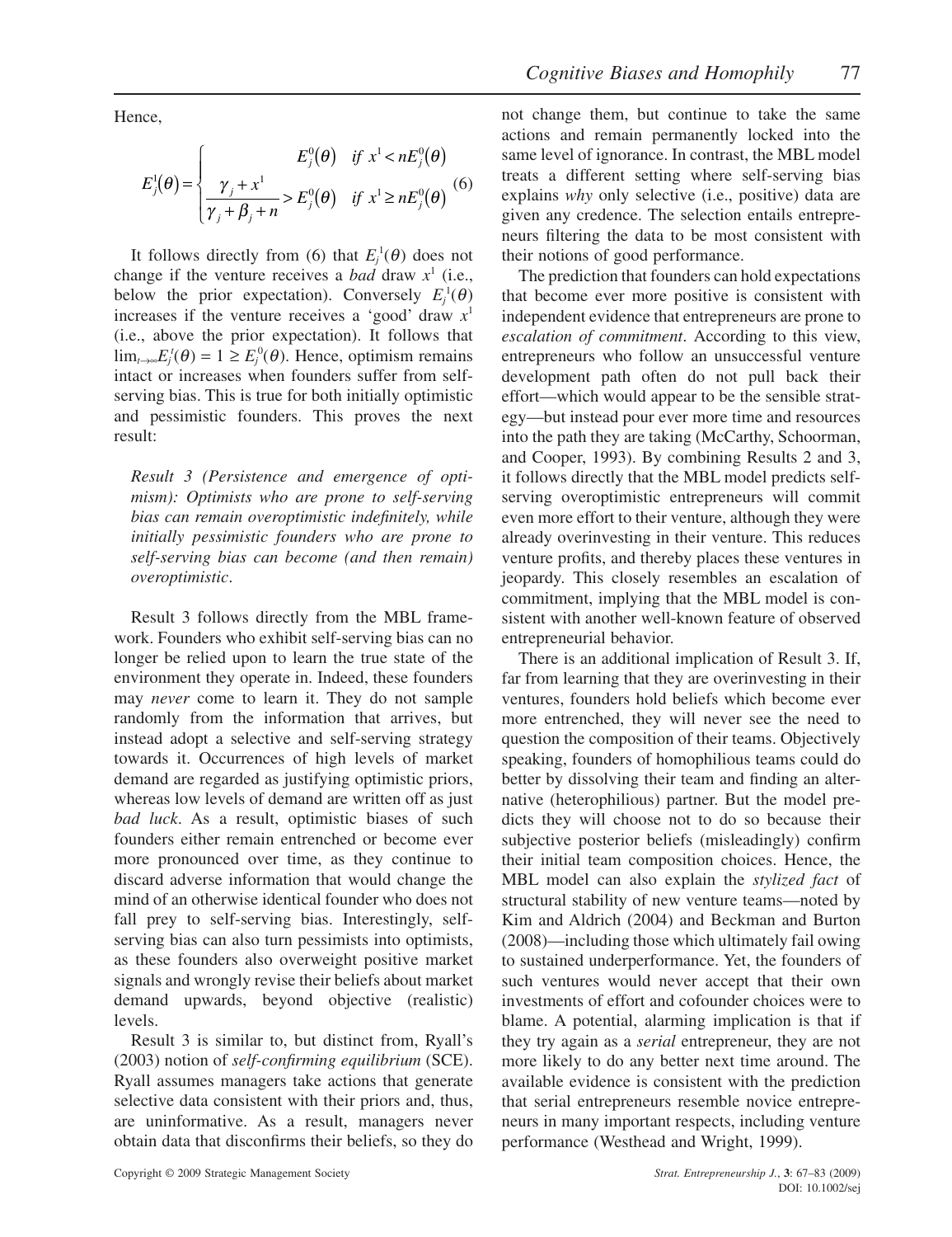#### **Venture performance: the superiority of heterophily**

Under homophily for all teams *j*, actual venture profits are given by  $\Pi^1_j = x^1 (e^{i\pi/2})^{2\alpha} - 2e^{i\pi/2}$  and  $\Pi^2_j$  $= x^2 (e_j^{*1})^{2\alpha} - 2 e_j^{*1}$ , where  $e_j^{*0} = \left[ \alpha n E_j^{0} (\theta) \right]^{1 \over 1 - 2\alpha}$  (see above) and  $e_j^{*1} = \left[ \alpha n E_j^{\dagger}(\theta) \right]^{1 \over 1 - 2\alpha}$ . Using the result in the previous subsection that  $E_j^1(\theta) \ge E_j^0(\theta)$ , we know that self-serving optimists *a* choose  $e_i^{*1} = e_i^{*0}$  if their posteriors do not change (bad draw) and choose  $e_i^{*1} > e_i^{*0}$  if their posteriors do change (good draw).

Below we are interested in *objective* (rather than subjective) performance, measured in terms of profits and survival. The question we ask is: would founders benefit from imperfect information about matching that prevented them from identifying identical cofounders? In such a case, team formation would be (at least partly) random. Effectively, some entrepreneurs would have to form heterophilious teams.

To analyze this question, consider the atemporal problem of choosing a team that maximizes *objective* profits, i.e., on the basis of the *true*  $\theta$ . Set aside chronology for now and define  $\mu$  as a parameter such that  $e_k = \mu e_j$ . The choice of  $\mu$  is determined below as the cofounder type *k* who maximizes profits of the venture that *j* cofounds. The interpretation is that if  $\mu$  < 1, *j* does best with a cofounder *k* who is less optimistic than  $j$  is, and so provides less effort. If  $\mu$ > 1, then *j* does best with a cofounder *k* who is more optimistic than *j* is, and so provides more effort. Both eventualities entail *j* forming a heterophilious team. And if  $\mu = 1$ , then *j* does best with a founder *k* who is exactly as optimistic as *j* is, and so provides an identical level of effort. This case entails *j* forming a homophilious team. To maximize objective profits, one solves the problem  $\max_{\mu} \{ n \theta \mu^{\alpha} e_j^{2\alpha} - e_j (1 + \mu) \}$ taking *ej* as given, noting that given objectively optimal team composition *j* solves the problem  $\max_{e_j}(nE_j(\theta))\mu^{\alpha}e_j^{2\alpha} - e_j(1+\mu)$  taking  $\mu$  as given. The FOCs for these problems are respectively

$$
\alpha n \theta e_j^{2\alpha} \mu^{\alpha-1} = e_j
$$
  
2
$$
2\alpha n E_j(\theta) e_j^{2\alpha-1} \mu^{\alpha} = 1 + \mu
$$

We obtain from the second of these equations that  $e^*$ <sub>*j*</sub> =  $[2 \alpha n E_j(\theta) \mu^{\alpha}]^{1/(1-2\alpha)} (1 + \mu)^{1/(2\alpha-1)}$ . Substitute this into the first of these equations and simplify to obtain

$$
\frac{1+\mu}{\mu} = 2 \left[ \frac{E_j(\theta)}{\theta} \right] \tag{7}
$$

Now the ratio on the RHS of (7) is greater than unity if *j* is an optimist, less than unity if *j* is a pessimist, and equal to unity if *j* is a realist. This implies  $\mu^*$  is less than, greater than, and equal to 1, respectively. What that means is that objective profits are maximized when optimists form heterophilious teams with pessimists. They earn lower profits from forming homophilious teams. Heterophily is advantageous because pessimists underprovide effort, which compensates for the excessive effort of optimists, and vice versa. So heterophily is associated with greater profits  $\Pi^1 + \Pi^2$ , and, hence, superior survival prospects after 2 (given threshold *T*). Only realists do best under homophily. That is, defining  $\Pi_{ab}^t = x^t (e_a^{*t} e_b^{*t})^\alpha - (e_a^{*t} + e_b^{*t})$ , we have that  $\mu^*$  $1 \Rightarrow \prod_{ab} t > \prod_{aa} t$ . Likewise with *b* pessimistic,  $\mu^*$  $1 \Rightarrow \prod_{ba} t > \prod_{bb} t$ , while  $\mu^* = 1 \Rightarrow \prod_{bb} t > \prod_{ba} t$ . This proves the final result:

*Result 4 (Superior objective performance of heterophilious ventures): Heterophilious ventures comprised of both optimists and pessimists enjoy a performance advantage compared with homophilious ventures comprised only of optimists or only of pessimists*.

Homophily is associated with poor performance in Result 4 because it amplifies suboptimal effort investment choices made by its members. Overoptimists overestimate the returns from their effort, and so devote *excessive* amounts of effort to their ventures. This form of over-investment is amplified in teams formed with other over-optimists, since they also overinvest. Overinvestment inflates a venture's cost base, reduces its profitability and, thereby, endangers its viability. Conversely, when pessimists are matched with other pessimists, they underinvest in effort, depressing output, reducing profitability, and, likewise, endangering the viability of their ventures.

Thus, in a scenario where founders can freely choose to match with cofounders, the model predicts that although they can do better objectively by forming heterophilious teams, they will choose, instead, to form homophilious teams. Paradoxically, this explains why a second scenario—one in which entrepreneurs possess imperfect information about (and access to) cofounders—could actually benefit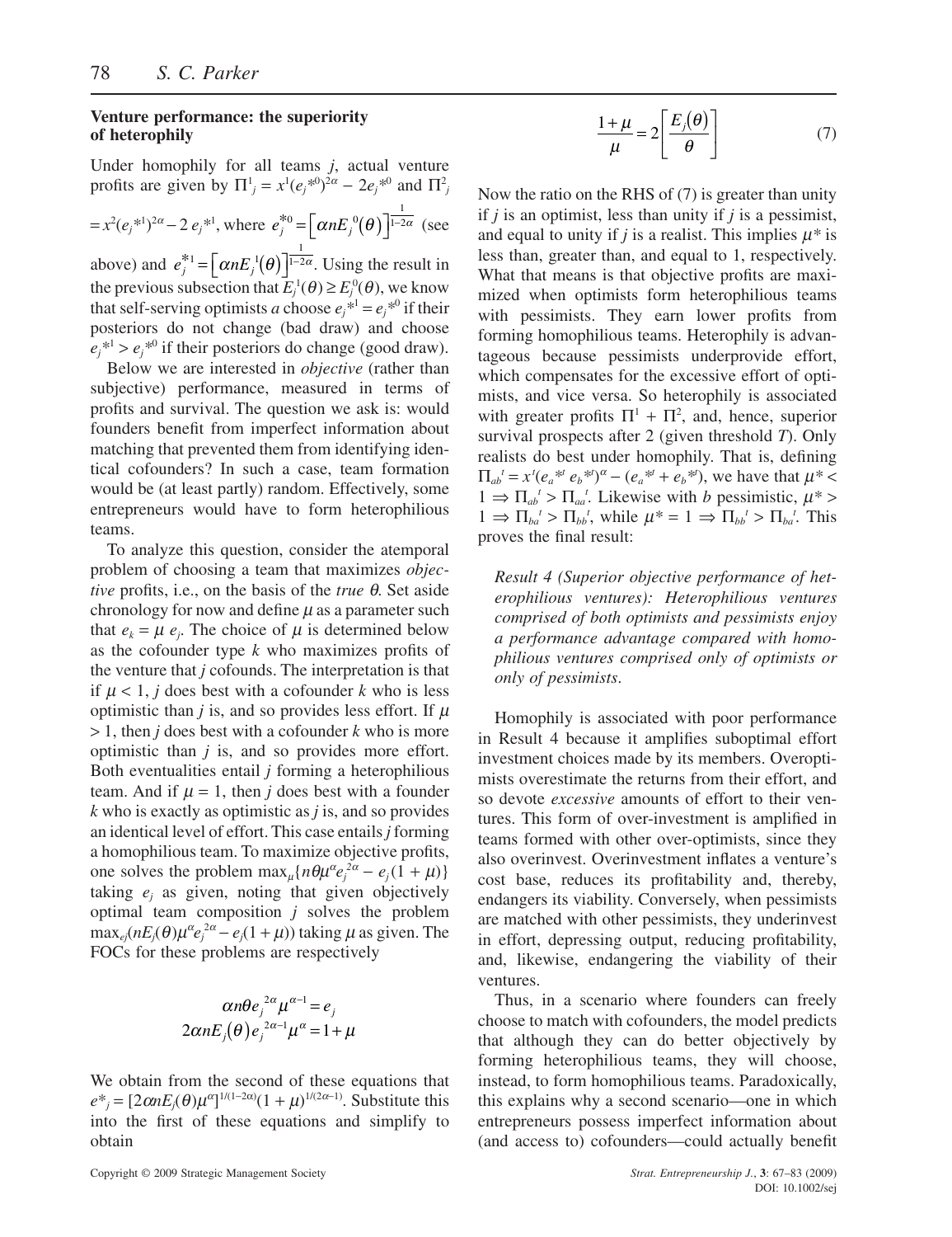them. Small and dense social networks might actually be advantageous for entrepreneurs by preventing founders from accessing cofounders with identical views as could be achieved in larger, more open networks. Provided there is at least some diversity of views within social networks, greater, rather than lesser, degrees of heterophily might be forthcoming in small and closed, rather than large and open, networks. This is because *choices* of homophilious cofounders are more limited in small and closed, compared with large and open, networks.

To see the logic for why nonassortative matching can enhance venture performance, suppose founders are paired with cofounders who possess the opposite bias to themselves. Thus, a moderately optimistic founder is paired with a moderately optimistic cofounder, while a highly optimistic founder is paired with a highly pessimistic cofounder. In these pairings, the combined effort input is just right, avoiding overinvestment (among paired optimists), as well as underinvestment (among paired pessimists).

When founders are matched with cofounders holding beliefs that are different, but less diverse, than this, the benefits can be more subtle. To see how, consider, for example, the matching of a highly optimistic founder with a moderately optimistic cofounder. This match displays some heterophily, and the more optimistic founder benefits from lower costs and higher profits. But the less optimistic cofounder loses from this partnership compared with a homophilious partnership with someone like themselves—and even more compared with a heterophilious partnership with someone even less optimistic than themselves. This might provide another reason why homophily is so common in practice. If less optimistic cofounders benefit by rejecting team starts with more optimistic founders, they will, instead, wait and search for a more suitable (homophilious or even less optimistic) partner. Of course, if all founders can search and delay venture formation until they locate a preferred cofounder—possibly identified from a different social network—the information about the set of possible cofounders gradually becomes more complete, and we revert to the case of free choice and perfect homophily characterized by Result 1.

## **DISCUSSION**

This article has argued that even when founders of new ventures possess complete freedom to form

teams with any cofounders of their choosing, they cannot be relied upon to choose the most suitable cofounders. The environments in which venture teams are founded often lack abundant information about the viability of new ventures formed to exploit new opportunities. This can be conducive for the emergence of cognitive biases that induce entrepreneurs to make suboptimal team composition choices. In contrast to social network theory, which contends that limited access to potential cofounders can promote homophily, the present article argues that limited access of this kind might actually serve as a valuable check on cognitively biased entrepreneurs' freedom to found unsuitable teams, i.e., with people whose beliefs are identical to their own. In this sense, dense and limited social networks could be relatively benign settings for team formation compared to large, open social networks—provided that dense networks are not completely homophilious.

In the model presented in this article, homophily is directly related to venture underperformance. This problem is exacerbated because self-serving attribution bias distorts learning and ensures that biased expectations (optimism or pessimism) leading to suboptimal team composition choices are perpetuated in the future. Unlike social network theory, this result does not depend on founders' social networks being temporally stable. Self-serving attribution bias is a necessary ingredient of this model because without it, Bayesian learning would ensure that both overoptimism and homophily would evaporate as time went on.

An important practical question is whether external advisors can help entrepreneurs avoid homophily. Social network theorists tend to be quite optimistic on this front, recommending that nascent entrepreneurs develop more diverse social networks by utilizing technological assistance (e.g., Internet matching tools) or by actively participating in voluntary business associations (Davis, Renzulli, and Aldrich, 2006; Aldrich and Kim, 2007; Parker, 2008). But if homophily is based on preferences rather than constraints (i.e., *wanting* to rather than *having* to form homophilious teams), these activities could be not just ineffective, but potentially counterproductive. For if broadening a founder's social network makes it easier for him/her to access someone like him/herself, these activities could increase, rather than decrease, the risk of homophilious team formations—with all the negative implications for objective venture performance which that entails.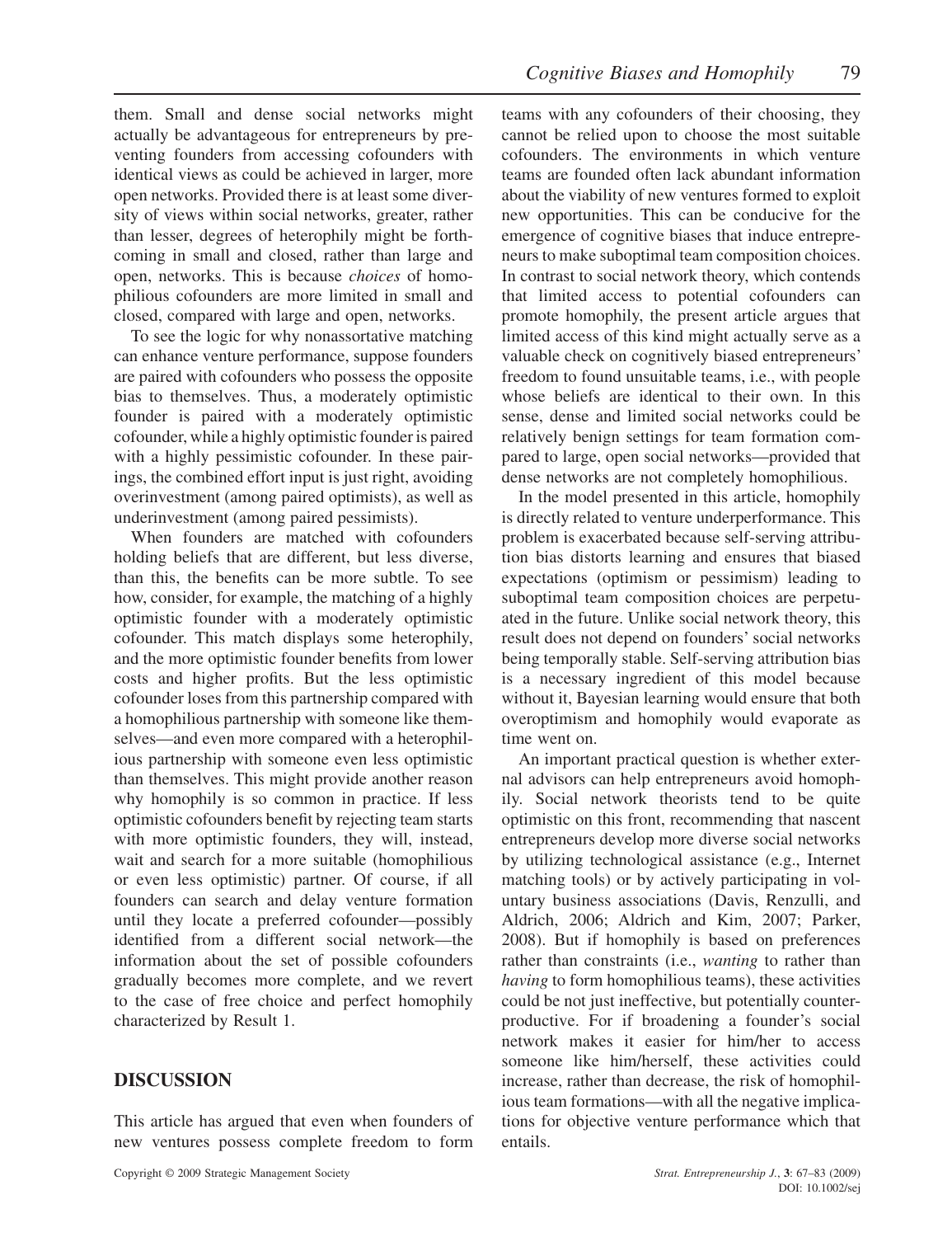Instead, our model implies that in cases where team composition is driven by value homophily, clear-sighted external advisors should *actively* encourage biased founders to form teams with people holding beliefs and outlooks that are contrary to their own. The difficulty of persuading entrepreneurs to listen to and act upon such advice should not be underestimated, although venture capitalists or other types of *hands on* investors might be able to stipulate heterophilious team composition as a precondition of venture finance. As noted in the previous section, the greatest beneficiaries from such matches are founders prone to the most severe optimistic and self-serving attribution biases.

The present study suffers from several limitations. One limitation is the rather narrow perspective suggesting that cognitive biases invariably cause unfavorable outcomes. This might be unwarranted. For instance, greater effort from overoptimists might offset the underprovision of effort owing to moral hazard considerations (Manove, 2000), making finance more, rather than less, accessible for optimistic (than for realistic) entrepreneurs. And overoptimistic entrepreneurs may be less likely to imitate their peers and more likely to explore their environment, thereby revealing new innovations which *realists* would never look for (Bernardo and Welch, 2001). Furthermore, it is becoming increasingly well understood that deviations from rationality are an integral aspect of acts of entrepreneurial creation (Alvarez and Barney, 2007). More generally, cognitive biases associated with creativity might be necessary for new venture ideas to emerge in the first place, even though they sometimes lead to ultimately unfavorable outcomes. An ongoing challenge for entrepreneurship scholars is to understand why and when some forms of rationality are more productive than others. Miller (2007) provides a timely discussion of this issue, arguing that entrepreneurs are not bound to one type of rationality and might be able to switch between different types depending on the context.

Another limitation of the present article is its focus on value homophily. Status homophily might generate different insights. An open question is whether value and status homophily are positively or negatively related. If, as we suspect, they are positively related, introducing status homophily into a richer model might generate additional results, but is unlikely to overturn the main insights from this article. If, on the other hand, value and status homophily are negatively related, they might offset

each other with intriguing, but as yet unexplored, implications for new venture performance.

Future theoretical work might also explore the possibility that *heterophily* can entail performance limitations as well. For instance, founders holding beliefs which are so different that they are irreconcilable might simply be unable to work together at all, threatening the very viability of the venture (Baron, 1998). In cases like these, homophily—with all its limitations—might be preferred to extremely heterophilious teams. From an empirical standpoint, this point might help explain why homophilious teams are so frequently observed in practice: i.e., homophilious teams might simply be the artifact of a type of *survivorship bias*.

Another issue not explored in this article was the possibility that founders are unsure about potential cofounders' beliefs and have to learn about them at the same time as they learn about demand conditions. My assumption of perfect observability of founders' beliefs by others certainly simplified the modeling of team stability. Relaxing this assumption would no doubt complicate the modeling framework, but could generate some interesting analytics relating to strategic interactions between founders.

Finally, future research might also examine some of the testable predictions of the model. Most pressingly, the available evidence relates to status homophily, rather than value homophily on which the present article is based. Empirical research about the prevalence and relative importance of value homophily is urgently needed. There is at least some evidence, though, that overoptimistic entrepreneurs work longer hours and retire later than their less optimistic counterparts (Landier and Thesmar, 2008)—a finding which accords with Result 2 above. And there is evidence that VCs do play an important role in shaping top management teams and creating *balanced* teams (Hannan *et al*., 1996; Bruton *et al*., 1997). Both of these pieces of evidence are consistent with predictions and implications of the model. However, it is less clear whether VCs promote heterophily in venture teams based on the beliefs of founders or on their relative competencies. There are reasons to think that balanced beliefs may be more important than balanced competencies, because whereas VCs can bring the specialized competencies themselves, the influence of their beliefs on entrepreneurs could be mitigated by the latter's lack of trust about VC motives. But the analysis of this and related issues are tasks which must be left for another day.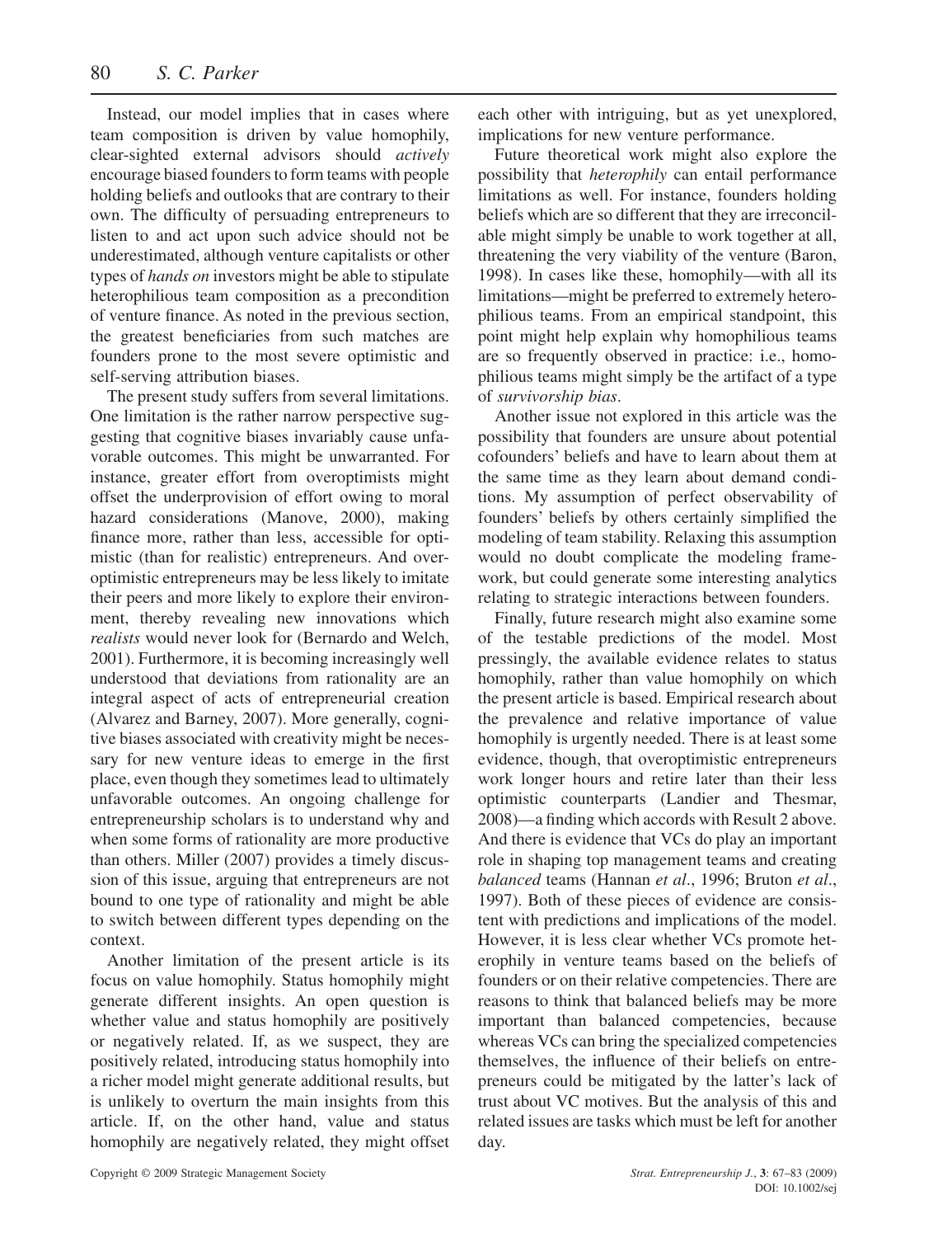## **REFERENCES**

- Aldrich HE. 1999. *Organizations Evolving.* Sage: Newbury Park, CA.
- Aldrich HE, Kim PH. 2007. Small worlds, infinite possibilities? How social networks affect entrepreneurial team formation and search. *Strategic Entrepreneurship Journal* **1**(1–2): 147–165.
- Alloy LB, Abrahamson LY. 1979. Judgment of contingency in depressed and non-depressed students: sadder and wiser. *Journal of Experimental Psychology: General* **108**: 441–485.
- Alvarez SA, Barney JB. 2007. Discovery and creation: alternative theories of entrepreneurial action. *Strategic Entrepreneurship Journal* **1**(1–2): 11–26.
- Arabsheibani G, de Meza D, Maloney J, Pearson B. 2000. And a vision appeared unto them of a great profit: evidence of self-deception among the self-employed. *Economics Letters* **67**: 35–41.
- Astebro T. 2003. The return to independent invention: evidence of risk-seeking, extreme optimism or skewnessloving? *Economic Journal* **113**: 226–239.
- Baldwin JR, Rafiquzzaman M. 1995. Selection versus evolutionary adaptation: learning and post-entry performance. *International Journal of Industrial Organization*  **13**: 501–522.
- Baron RA. 1998. Cognitive mechanisms in entrepreneurship: why and when entrepreneurs think differently from other people. *Journal of Business Venturing* **13**(4): 275–294.
- Baron RA. 2000. Counterfactual thinking and venture formation—the psychology of new venture creation. *Journal of Business Venturing* **15**: 79–91.
- Baron RA. 2007. Behavioral and cognitive factors in entrepreneurship: entrepreneurs as the active element in new venture creation. *Strategic Entrepreneurship Journal* **1**(1–2): 167–182.
- Beckman CM, Burton MD. 2008. Founding the future: path dependence in the evolution of top management teams from founding to IPO. *Organization Science* **19**(1):  $3 - 24.$
- Beckman CM, Burton MD, O'Reilly C. 2007. Early teams: the impact of team demography on VC financing and going public. *Journal of Business Venturing* **22**(2): 147–173.
- Bernardo AE, Welch I. 2001. On the evolution of overconfidence and entrepreneurs. *Journal of Economics & Management Strategy* **10**: 301–330.
- Bitler MP, Moskowitz TJ, Vissing-Jørgensen A. 2005. Testing agency theory with entrepreneur effort and wealth. *Journal of Finance* **60**: 539–576.
- Bluedorn AC, Martin G. 2008. The time frames of entrepreneurs. *Journal of Business Venturing* **23**(1): 1–20.
- Boeker W, Wiltbank R. 2005. New venture evolution and management capabilities. *Organization Science* **16**(2): 123–133.
- Brown JD, Rogers RJ. 1991. Self-serving attributions: the role of physiological arousal. *Personality and Social Psychology Bulletin* **17**(3): 501–506.
- Bruton G, Fried V, Hisrich RD. 1997. Venture capitalists and CEO dismissal. *Entrepreneurship Theory & Practice*  **21**(3): 41–54.
- Busenitz L, Barney J. 1997. Differences between entrepreneurs and managers in large organizations: biases and heuristics in strategic decision-making. *Journal of Business Venturing* **12**: 9–30.
- Camerer C, Lovallo D. 1999. Overconfidence and excess entry: an experimental approach. *American Economic Review* **89**: 306–318.
- Coleman JS. 1988. Social capital in the creation of human capital. *American Journal of Sociology* **94**: 95–120.
- Cooper AC, Folta TB, Gimeno-Gascon FJ, Woo CY. 1992. Entrepreneurs' exit decisions: the role of threshold expectations. *Academy of Management Proceedings*: 75–79.
- Cooper AC, Folta TB, Woo CY. 1995. Entrepreneurial information search. *Journal of Business Venturing* **10**(2): 107–120.
- Cooper AC, Gimeno-Gascon FJ, Woo CY. 1991. A resource-based prediction of new venture survival and growth. *Academy of Management Best Paper Proceedings*; 68–72.
- Cooper AC, Woo CY, Dunkelberg WC. 1988. Entrepreneurs' perceived chances for success. *Journal of Business Venturing* **3**: 97–108.
- Davis AE, Renzulli LA, Aldrich HE. 2006. Mixing or matching? The influence of voluntary associations on the occupational diversity and density of small business owners' networks. *Work & Occupations* **33**(1): 42–72.
- de Meza D, Southey C. 1996. The borrower's curse: optimism, finance, and entrepreneurship. *Economic Journal*  **106**: 375–386.
- Eisenhardt K, Schoonhoven K. 1990. Organizational growth: linking founding team, strategy, environment and growth among US semiconductor ventures, 1978– 1988. *Administrative Sciences Quarterly* **35**: 504– 529.
- Ensley MD, Pearce CL. 2001. Shared cognition in top management teams: implications for new venture performance. *Journal of Organizational Behavior* **22**: 145–160.
- Fiol CM. 1994. Consensus, diversity, and learning in organizations. *Organization Science* **5**(3): 403–420.
- Foo MD, Sin HP, Yiong LP. 2006. Effects of team inputs and intrateam processes on perceptions of team viability and member satisfaction in nascent ventures. *Strategic Management Journal* **27**(4): 389–399.
- Forbes DP. 2005. Are some entrepreneurs more overconfident than others? *Journal of Business Venturing* **20**: 623–640.
- Forbes DP, Borchert PS, Zellmer-Bruhn ME, Sapienza HJ. 2006. Entrepreneurial team formation: an exploration of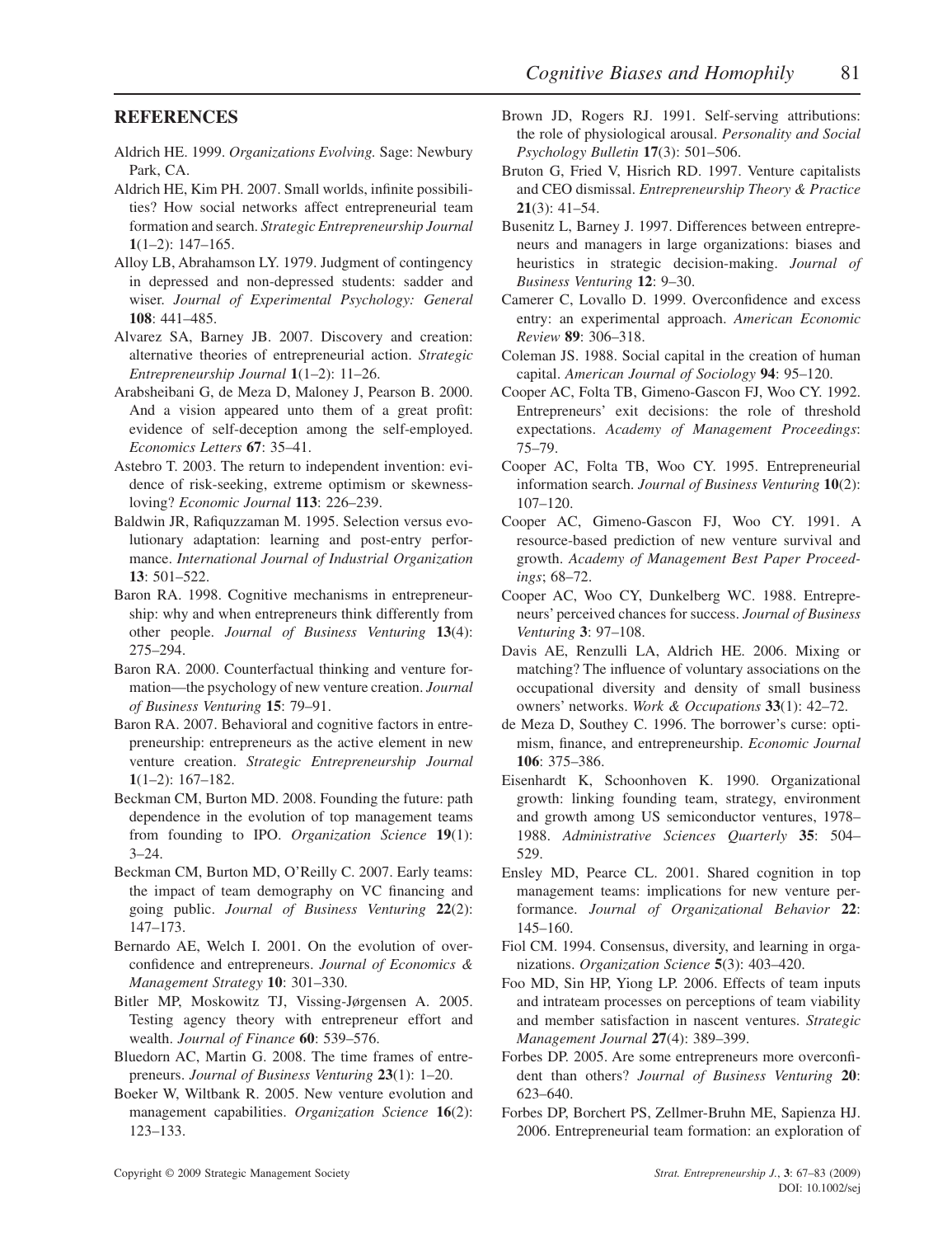new member addition. *Entrepreneurship Theory & Practice* **30**(2): 225–248.

- Foss NJ, Klein PG, Kor YY, Mahoney JT. 2008. Entrepreneurship, subjectivism, and the resource-based view: toward a new synthesis. *Strategic Entrepreneurship Journal* **2**(1): 73–94.
- Frank MZ. 1988. An intertemporal model of industrial exit. *Quarterly Journal of Economics* **103**: 333–34.
- Grether DM. 1980. Bayes Rule as a descriptive model: the representativeness heuristic. *Quarterly Journal of Economics* **95**(3): 537–557.
- Hannan MT, Barron JN, Burton MD. 1996. Inertia and change in the early years: employment relations in young, high-technology firms. *Industrial & Corporate Change*  **5**: 503–535.
- Hayward ML, Shepherd DA, Griffin D. 2006. A hubris theory of entrepreneurship. *Management Science* **52**(2): 160–172.
- Headd B. 2003. Redefining business success: distinguishing between closure and failure. *Small Business Economics*  **21**: 51–61.
- Jovanovic B. 1982. Selection and the evolution of industry. *Econometrica* **50**: 649–670.
- Kahneman D, Tversky A. 1973. On the psychology of prediction. *Psychological Review* **80**(4): 237–251.
- Kalmijn M. 1994. Assortative mating by cultural and economic occupational status. *American Journal of Sociology* **100**(2): 422–452.
- Kim PH, Aldrich HE. 2004. Teams that work together, stay together: resiliency of entrepreneurial teams. *Frontiers of Entrepreneurship Research* **24**: 89–95.
- Kim PH, Aldrich HE. 2005. Social capital and entrepreneurship. *Foundations & Trends in Entrepreneurship* **1**(2): 55–104.
- Klepper S. 2001. Employee start-ups in high-tech industries. *Industrial & Corporate Change* **10**: 639–674.
- Koellinger P, Minniti M, Schade C. 2007. 'I think I can, I think I can': overconfidence and entrepreneurial behavior. *Journal of Economic Psychology* **28**: 502–527.
- Kor YY. 2003. Experience-based top management team competence and sustained growth. *Organization Science*  **14**(6): 707–719.
- Kremer M. 1993. The O-Ring theory of economic development. *Quarterly Journal of Economics* **108**(3): 551–575.
- Landier A, Thesmar D. 2008. Financial contracting with optimistic entrepreneurs: theory and evidence. *Review of Financial Studies.* Forthcoming.
- Lazarsfeld P, Merton RK. 1954. Friendship as a social process: a substantive and methodological analysis. In *Freedom and Control in Modern Society*, Berger M, Abel T, Page CH (eds). Van Nostrand: New York; 18–66.
- Lee PM. 1995. *Bayesian Statistics: An Introduction*. Arnold: London, U.K.
- Lévesque M, MacCrimmon KR. 1997. On the interaction of time and money invested in new ventures. *Entrepreneurship Theory & Practice* **22**: 89–110.
- Lévesque M, Schade C. 2005. Intuitive optimizing: experimental findings on time allocation decisions with newly formed ventures. *Journal of Business Venturing* **20**(3): 313–342.
- Manove M. 2000. Entrepreneurs, optimism and the competitive edge. Working paper, Boston University.
- Marchionatti R. 1999. On Keynes' animal spirits. *Kyklos* **52**: 415–439.
- McCarthy AM, Krueger DA, Schoenecker TS. 1990. Changes in the time allocation patterns of entrepreneurs. *Entrepreneurship Theory & Practice* **15**: 7–18.
- McCarthy AM, Schoorman FD, Cooper AC. 1993. Reinvestment decisions by entrepreneurs: rational decisionmaking or escalation of commitment? *Journal of Business Venturing* **8**: 9–24.
- McPherson M, Smith-Lovin L, Cook JM. 2001. Birds of a feather: homophily in social networks. *Annual Review of Sociology* **27**: 415–444.
- Miller KD. 2007. Risk and rationality in entrepreneurial processes. *Strategic Entrepreneurship Journal* **1**(1–2): 57–74.
- Moore DA, Oesch JM, Zietsma C. 2007. What competition? Myopic self-focus in market-entry decisions. *Organization Science* **18**(3): 440–454.
- Parker SC. 2006. Learning about the unknown: how fast do entrepreneurs adjust their beliefs? *Journal of Business Venturing* **21**(1): 1–26.
- Parker SC. 2008. The economics of formal business networks. *Journal of Business Venturing* **23**(6): 627– 640.
- Parker SC, Alvarez S. 2008. Emerging firms and the allocation of control rights: a Bayesian approach. *Academy of Management Review*. Forthcoming.
- Ravasi D, Turati C. 2005. Exploring entrepreneurial learning: a comparative study of technology development projects. *Journal of Business Venturing* **20**: 137– 164.
- Rindova VP, Petkova AP, Kotha S. 2007. Standing out: how new firms in emerging markets build reputation. *Strategic Organization* **5**(1): 31–70.
- Rogoff EG, Lee MS, Suh DC. 2004. 'Who done it?'– attributions by entrepreneurs and experts of the factors that cause and impede small business success. *Journal of Small Business Management* **42**(4): 364–376.
- Ruef M, Aldrich HE, Carter NM. 2003. The structure of organizational founding teams: homophily, strong ties, and isolation among US entrepreneurs. *American Sociological Review* **68**(2): 195–222.
- Ryall MD. 2003. Subjective rationality, self-confirming equilibrium, and corporate strategy. *Management Science*  **49**(7): 936–949.
- Sarasvathy DK, Simon HA, Lave L. 1998. Perceiving and managing business risks: differences between entrepreneurs and bankers. *Journal of Economic Behavior & Organization* **33**: 207–225.